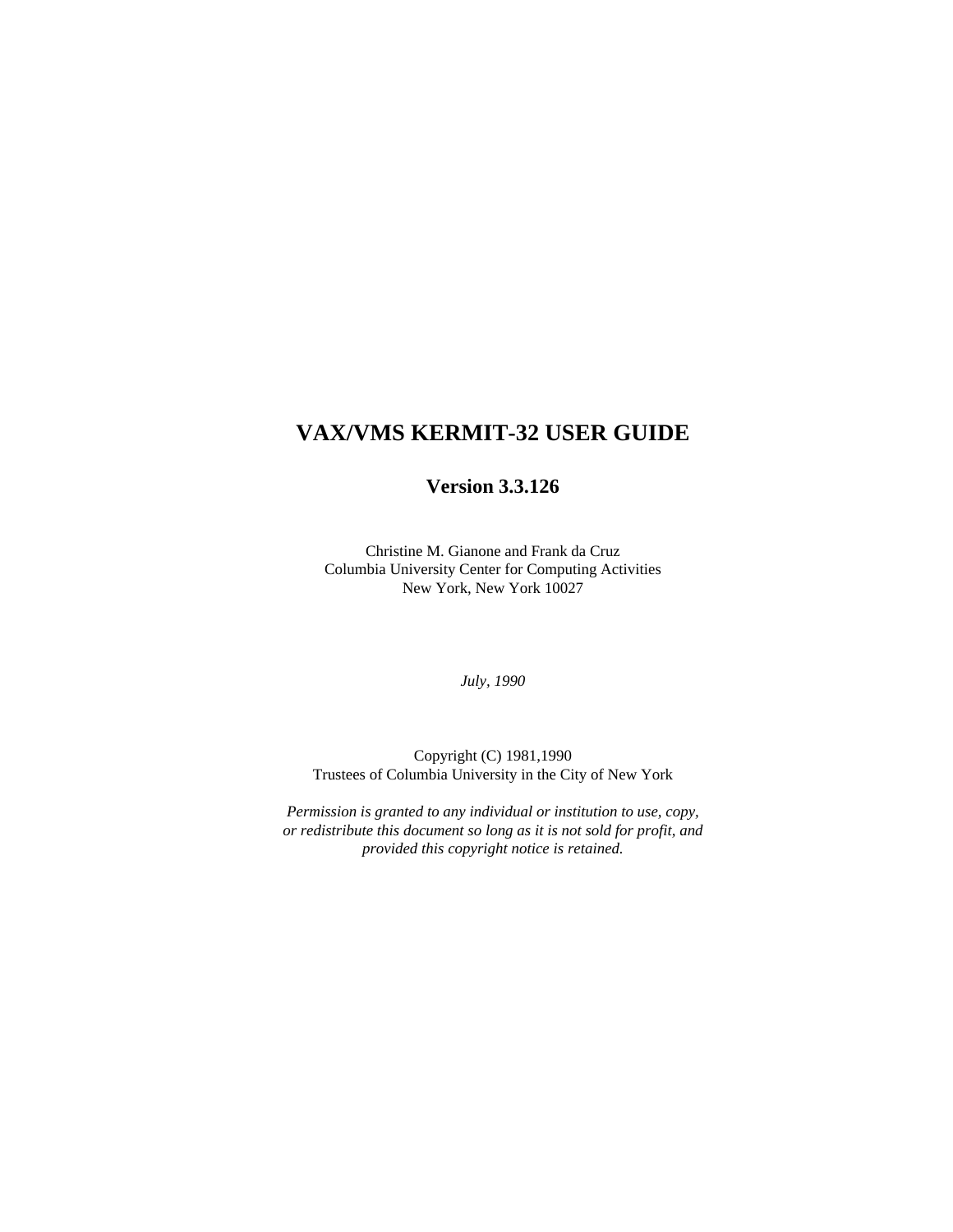# **1. VAX/VMS KERMIT**

| Authors:       | Robert C. McQueen, Nick Bush, Stevens Institute of Technology;<br>Jonathan Welch, University of Massachusetts;<br>Burt Johnson, Diversified Computer Systems, Inc. |
|----------------|--------------------------------------------------------------------------------------------------------------------------------------------------------------------|
| Language:      | Bliss-32                                                                                                                                                           |
| Documentation: | C. Gianone, F. da Cruz, Columbia University<br>with thanks to the program's authors                                                                                |
| Version:       | 3.3.126                                                                                                                                                            |
| Date:          | July, 1990                                                                                                                                                         |

### **VAX/VMS Kermit-32 Capabilities At a Glance:**

| Local operation:                     | Yes                  |
|--------------------------------------|----------------------|
| Remote operation:                    | Yes                  |
| Transfers text files:                | Yes                  |
| Transfers binary files:              | Yes                  |
| Wildcard send:                       | Yes                  |
| Long packets:                        | Yes                  |
| Sliding windows:                     | N <sub>0</sub>       |
| Attribute packets:                   | No.                  |
| File transfer interruption:          | Yes                  |
| Filename collision avoidance:        | Yes                  |
| Timeouts:                            | Yes                  |
| 8th-bit prefixing:                   | Yes                  |
| Repeat character compression:        | Yes                  |
| Alternate block check types:         | Yes                  |
| Communication settings:              | Yes                  |
| Transmit BREAK:                      | Yes                  |
| IBM mainframe communication:         | Yes                  |
| Transaction logging:                 | Yes                  |
| Session logging (raw capture):       | Yes                  |
| Debug logging:                       | Yes                  |
| Raw transmit:                        | Yes                  |
| Act as server:                       | Yes                  |
| Talk to server:                      | Yes                  |
| Advanced commands for servers:       | Yes                  |
| Local file management:               | Yes                  |
| Initialization file:                 | Yes (VMSKERMIT. INI) |
| <b>Command Macros:</b>               | N <sub>0</sub>       |
| Script programming language:         | No                   |
| <b>International Character Sets:</b> | No                   |

Kermit-32 is a program that implements the Kermit file transfer protocol for the Digital Equipment Corporation VAX series computers under the VAX/VMS operating system. It is written in BLISS-32 and MACRO-32, with sources for all BLISS modules also available as MACRO-32 sources. Kermit-32 should run on any VAX/VMS system from version 4.0 on (Version 3.1 of Kermit-32 is the last version that runs under pre-4.0 releases of VMS).

The first section of this chapter will describe the things you need to know about the VAX/VMS file system and how Kermit-32 uses it. The second section describes the special features of Kermit-32. The final section contains information of interest to those who need to install Kermit-32 on a system.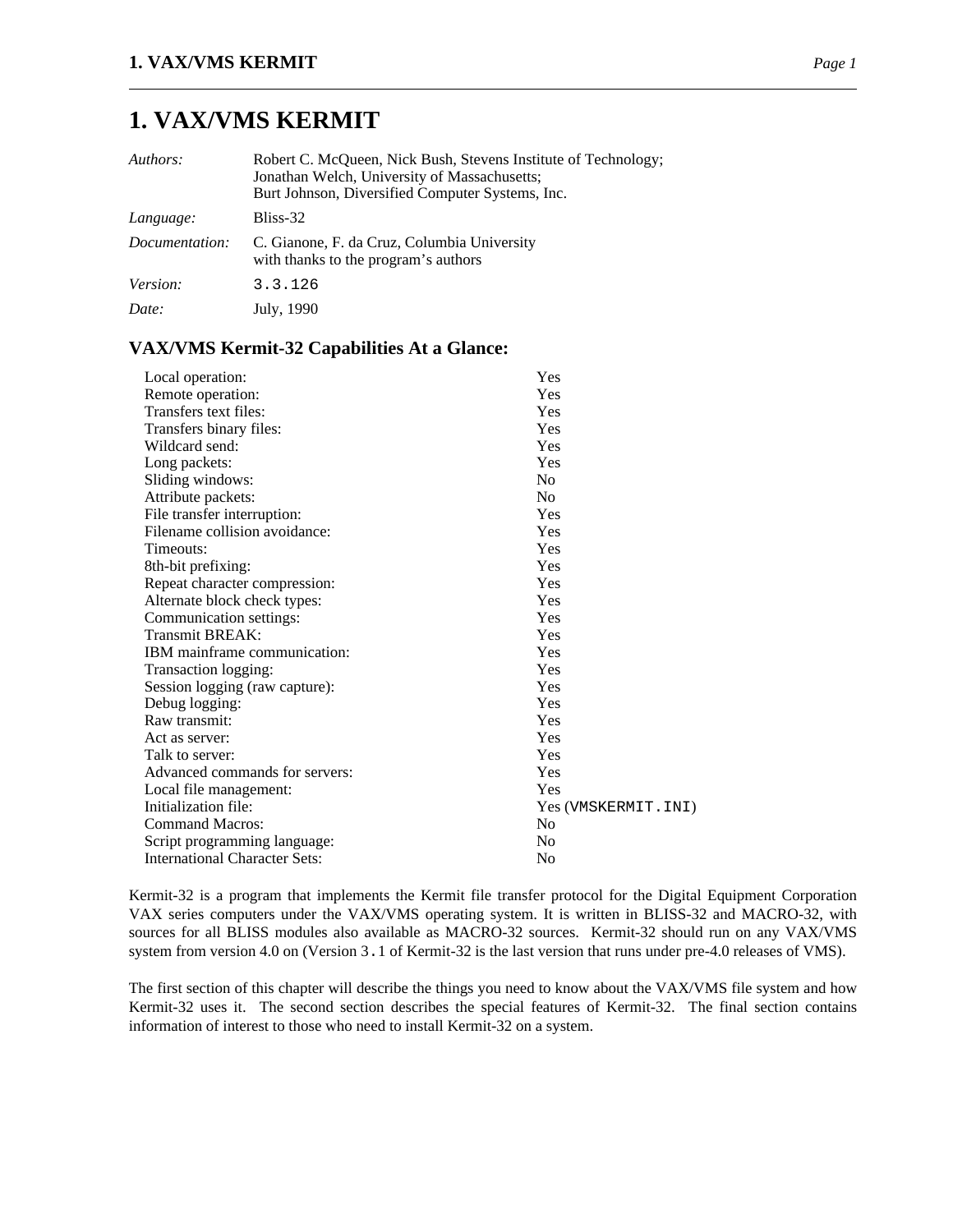# **1.1. The VAX/VMS File System**

The two main items of interest of the VAX/VMS file system (for the Kermit user) are the format of file specifications and the types of files and file data.

# **VAX/VMS File Specifications**

VAX/VMS file specifications are of the form

NODE::DEVICE:[DIRECTORY]NAME.TYPE;VERSION

Under version 4.0 and later of VMS, NAME, TYPE and each item in DIRECTORY may be up to 39 characters long, and may contain alphanumeric characters plus underscore. Under earlier versions, NAME and DIRECTORY could be at most 9 characters each and TYPE could be at most 3.

VERSION is a decimal number indicating the version of the file (generation). DEVICE may be either a physical or logical device name. If it is a logical name, it may be up to 63 characters long and may contain alphanumeric characters plus dollar signs and underscores. NODE may be either a logical name which translates to a DECnet node name or a physical DECnet node name. In either case, access information can be included (see the DECnet-VMS User's guide for more information). The node name is not normally present, since most files are accessed on the same node where the user's job is running. The version number is not normally given (in fact, should not normally be given). When device and/or directory are not supplied, they default to the user's current default device and directory. Therefore, NAME.TYPE is normally all that is needed to specify a file on the user's default device and directory. This is also all that Kermit-32 will normally send as the name of a file being transferred.

The node field specifies the name (and access information) for the DECnet node where the file is located. Kermit-32 does not transmit the node field to the target system, but will attempt to honor a node field in an incoming file name.

The device field specifies a physical or "logical" device upon which the file is resident. The directory field indicates the area on the device, for instance the area belonging to the owner of the file. Kermit-32 does not normally transmit the device or directory fields to the target system, but will attempt to honor device or directory fields that may appear in incoming file names. It will not create new directories, however, so any directory specified in an incoming filename must already exist.

The name is the primary identifier for the file. The type, also called the "extension", is an indicator which, by convention, tells what kind of file we have. For instance FOO.FOR is the source of a Fortran program named FOO; FOO.OBJ might be the relocatable object module produced by compiling FOO.FOR; FOO.EXE could an executable program produced by LINKing FOO.OBJ, and so forth.

VAX/VMS allows a group of files to be specified in a single file specification by including the special "wildcard" characters, "\*" and "%". A "\*" matches any string of characters, including no characters at all; a "%" matches any single character. Here are some examples:

- \*.FOR All files of type FOR (all Fortran source files) in the default directory.
- FOO.\* Files of all types with name FOO.
- F\*.\* All files whose names start with F.
- F\*X\*.\* All files whose names start with F and contain at least one X.
- %.\* All files whose names are exactly one character long.
- \*.%%\* All files whose types are at least two characters long.

Wildcard notation is used on many computer systems in similar ways, and it is the mechanism most commonly used to instruct Kermit to send a group of files.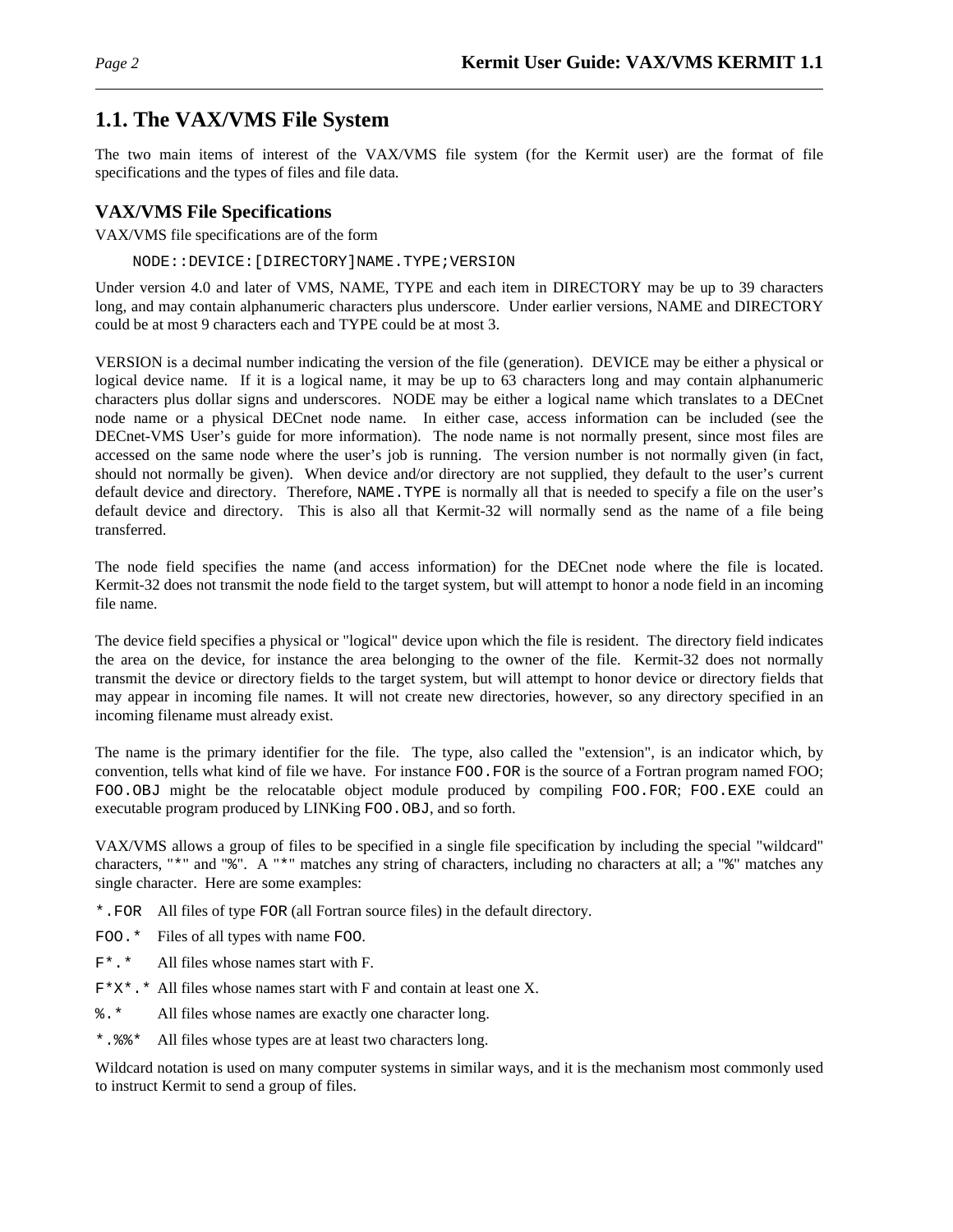The file system used by VAX/VMS provides for a large number of attributes to be associated with each file. These attributes provide some indication of whether the file is a text file, or is some other type of non-text data. The two major attributes that affect VMS Kermit are the record type and record attribute. The record type describes how logical records are stored in the file. Records may be of some fixed length (specified by another attribute), or variable length (specified within each record), or stream (implying that records -- if there are any -- are separated by control characters within the data). The record attributes describe how the breaks between records are to be treated. For example, a record attribute of implied carriage return means that any program reading the file with intentions of printing it should add a carriage return / linefeed sequence between each record. Other record attributes include FORTRAN carriage control and print file format.

The most common method of storing text in a file under VAX/VMS is to store one line of text per record (variable length records), with a carriage return / linefeed sequence implied by the end of the record (implied carriage return). This is the method Kermit-32 uses to store files it receives when using FILE TYPE ASCII (text). Other formats are also used to store text under VAX/VMS, but the one used by Kermit-32 is the only one that is handled correctly by all known utility programs under VAX/VMS. Also, most programs which work with text files (the editor EDT, for example) place some limit on the length of the lines which can be handled. Typically this is 255. Kermit-32 can write text files with up to 4095 characters on a line, which means a text file from another system may be transferred and stored correctly by Kermit-32, but may still be unusable by certain VAX/VMS programs.

Certain PC applications may create text files with lines even longer than Kermit-32's maximum. Typical examples are the ASCII export procedures of database, spreadsheet, and CAD packages. If you try to send such a file to Kermit-32, the transfer will fail with a message:

%KERMIT32-E-REC\_TOO\_BIG, Record too big for KERMIT's internal buffer

If this happens, you can SET FILE TYPE BINARY on the VAX before transferring the file to it. You should still be able to use the file as a text file, with the above proviso about record length.

There is no standard format for storing binary files. In general, any record format with no record attributes can be used for binary files. Since programs which work with binary files under VAX/VMS expect to see some particular format, more information is needed for transfer of binary files than for text files. The current version of Kermit-32 is not capable of transferring all types of binary files which were created on a VAX/VMS system to another system and retrieving them intact, nor is it capable of transferring all of types binary files created on a VAX/VMS system to another VAX/VMS, P/OS, or RSX-11M/M+ system intact. However, certain formats of binary files can be transferred, and binary files from some other systems may be transferred to a VAX and recovered intact. See the section on the SET FILE command for details.

Using two programs supplied with Kermit-32, it is possible to transfer almost any type of file between VAXes, or between a VAX and a P/OS or RSX-11M/M+ system. The VMSHEX program converts a binary file to text (using a variation on Intel hex format). The resulting file can be transferred as an ordinary text file, and finally "dehexified" on another VMS system using the VMSDEH program to reproduce the original file with all the attributes intact. Since these text files are about twice the size of the original binary files, the transfers take longer. On the plus side, the text versions of the files can be transferred to any system with a Kermit and still retrieved intact. They can also be transferred over 7-bit data paths without any problems. The Kermit-32 installation procedure (described later) makes use of hexified versions of the Kermit-32 binary executable file and VMSDEH to restore it a binary .EXE file, or task image.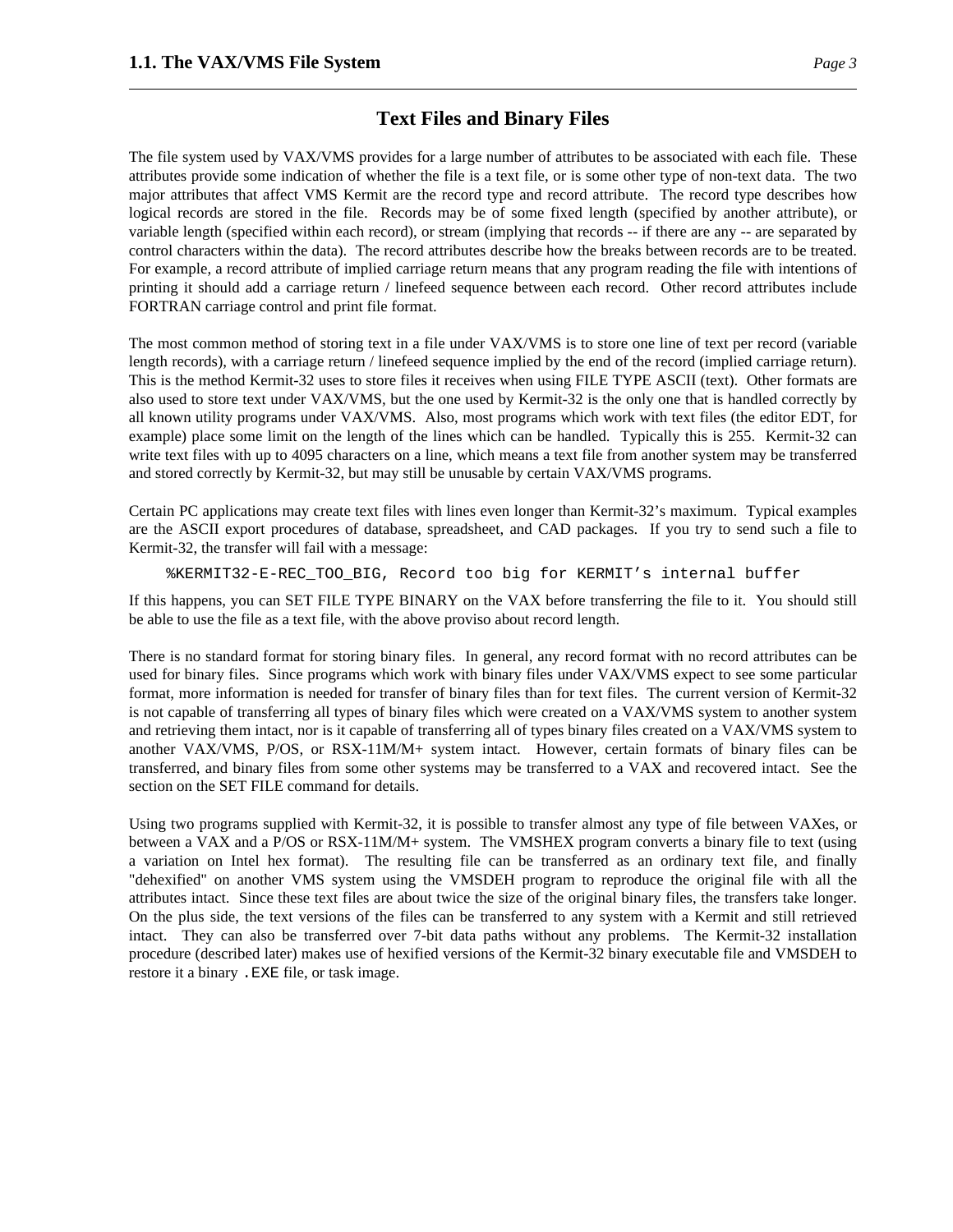# **Using the VAX to Archive Microcomputer Files**

You can use Kermit to send textual files from a microcomputer or any 8-bit computer system to VAX/VMS with no special provisions, since Kermit-32 stores incoming files as text files (variable length records with implied carriage returns) unless it is explicitly told otherwise. But Kermit-32 has no automatic way of distinguishing an incoming binary file from an incoming text file. You must inform Kermit-32 that a file it is about to receive is to be stored as a binary file. This is done using the SET FILE TYPE BINARY command. This instructs Kermit-32 to store the data it receives in the file without checking for carriage return, line feed sequences. The file it creates will be variable record length, with no record attributes. Each record will contain 510 bytes of data, except the last, which will contain whatever amount is left before the end of the file. This allows Kermit-32 to correctly return exactly the data it was sent when the file is returned to the original system.

Note that because of the need to use a different file type for binary files, it is not possible to use a "wildcard send" command to send a mixture of text and binary files to a VAX system unless the text files are not intended for use on the VAX; rather, you must send all text files with Kermit-32's file type set to ASCII, and all binary files with the file type set to binary.

Once you get the foreign file into the VAX system, stored with the correct file type, you need take no special measures to send it back to its system of origin. This is because Kermit-32 honors the record type and attributes of the file as it is stored on the VAX. In fact, SET FILE TYPE BINARY, ASCII, or FIXED only affects how Kermit-32 receives files -- it does not affect how Kermit-32 transmits files.

# **Files Kermit-32 Cannot Handle**

The Kermit protocol can only accommodate transfer of *sequential* files, files which are a linear sequence of bytes (or words).

Some files on a VAX/VMS system are not sequential, and cannot be successfully sent or received by Kermit-32. These are mainly indexed data files, but can also include other files which require more than just the data in the file to be completely reconstructed. External control information and file attributes are not transmitted. However, *any* VMS file can be transferred with Kermit if it has been "hexified" with VMSHEX.

# **1.2. Program Operation**

If a system-wide foreign command "kermit" is defined for Kermit-32 (see section on installation), then you can run the program by just typing its name:

\$ kermit

If you get a message like:

%DCL-W-IVVERB, unrecognized command verb - check validity and spelling

then Kermit has not been installed properly on your VMS system. If you know where the KERMIT.EXE file is stored (for example, in the SYS\$SYSTEM: area) then you can define a "kermit" command for yourself by including a line like this in your LOGIN.COM file:

```
kermit :== $sys$system:kermit.exe
```
When you invoke Kermit by name only, it will enter interactive prompting mode, and allow you to type repeated commands until you exit with the EXIT command. Kermit-32's normal prompt is "Kermit-32>".

Kermit-32 will also accept a single command on the command line, like this:

\$ Kermit send foo.bar

In this case, the program will exit immediately after executing the single command.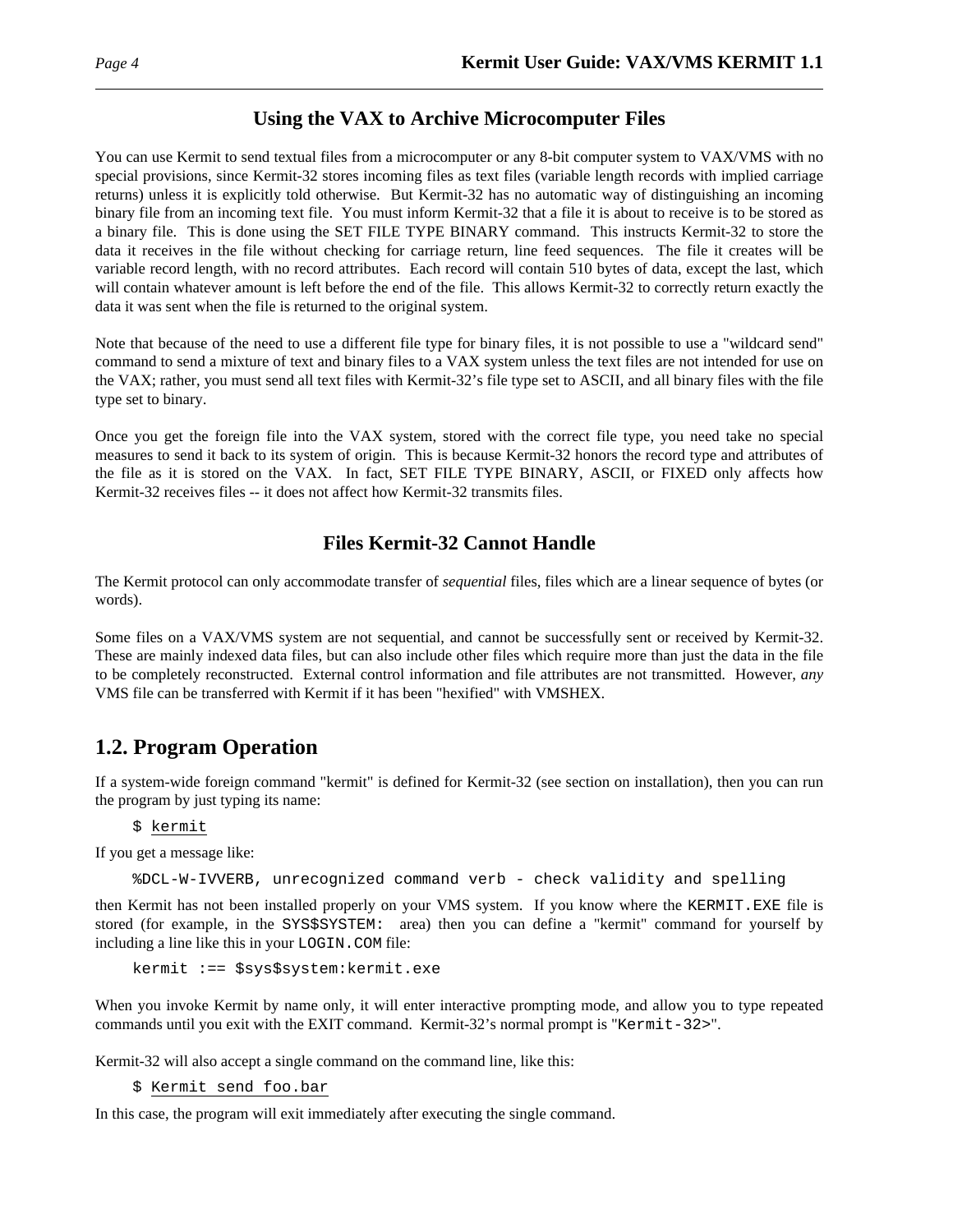In either case, Kermit reads and executes commands from its "initialization file", VMSKERMIT.INI, if any, in your login directory before it executes any other commands.

Kermit-32 will try to open the file VMSKERMIT with a default filetype of . INI. If the logical name VMSKERMIT exists then an attepmt to open the file pointed to by the value of that logical name will be made instead. (For example, some sites might wish to set site-wide default parameters in a system-wide Kermit-32 initialization file, and so they might define the system-wide logical name VMSKERMIT to point at such a file. The last command in this file could be TAKE SYS\$LOGIN:VMSKERMIT.INI to "chain" to the user's initialization file.

Command keywords may be abbreviated to their shortest prefix that sets them apart from any other keyword valid in that field.

# **1.3. Conditioning Your Job for Kermit**

Kermit-32 does as much as it can to condition your line for file transfer. It saves all your terminal settings, and restores them after use. However, there are some sources of interference over which Kermit-32 has no control. In particular, messages issued by other processes in your job could become mingled with Kermit packets and slow things down or stop them entirely. This is a fairly rare occurence and can be easily avoided by not running any other process which wishes to perform I/O to your terminal while you are running Kermit-32.

Normally, when Kermit-32 is run, it assumes you wish to use it in remote mode and perform file transfers over the terminal line which controls your job. This can be overridden, however, by defining a logical name which equates to some other terminal line in the system. The default terminal line to be used for file transfers is determined by the first of the following logical names which translates to a terminal line which is available for use by your process: KER\$COMM, SYS\$INPUT, SYS\$OUTPUT, and SYS\$COMMAND. If none of these logical names translate to an available terminal line, there is no default terminal line and a SET LINE command must be used before any transfer command is performed. Note that this is the typical case in a batch job.

Kermit-32 will also default the type of parity to be used on the communication line to that which is set on its default terminal line when it is started. This means that if all communication at a site is normally done using even parity (for example), Kermit-32 will also use even parity. If you need to use another kind of parity, use the SET PARITY command to change it.

There are two things to keep in mind when using Kermit-32 in local mode (where the file transfers are done over a different terminal line from where commands are typed):

- Under VAX/VMS, every terminal line has an owner UIC and protection code associated with it. This UIC and protection is used to determine who can allocate (and therefore use) the terminal line when they are not logged in on that line. Therefore, in order for Kermit-32 to be able to perform file transfers over a terminal line other than the one on which you are logged in, the field of the protection code for the terminal which applies to your job (based on your UIC and the owner UIC of the terminal) must allow your job access to the terminal. You may need to request your system manager to change the protection for a terminal line to allow you to use it with Kermit-32 in local mode. See the section on Installation for details.
- Terminal lines which have been declared as modem control lines will have the phone "hung up" whenever the terminal line becomes free (deallocated). This means that if you do not use the DCL ALLOCATE command to allocate the terminal line to your job before entering Kermit-32, exiting Kermit-32 will cause the terminal line to "hang up" the modem. If you do wish to get to DCL after having used Kermit-32 to connect a modem control line which you do not have allocated, you can use the PUSH command to spawn a subprocess running DCL, so that Kermit will keep the connection active.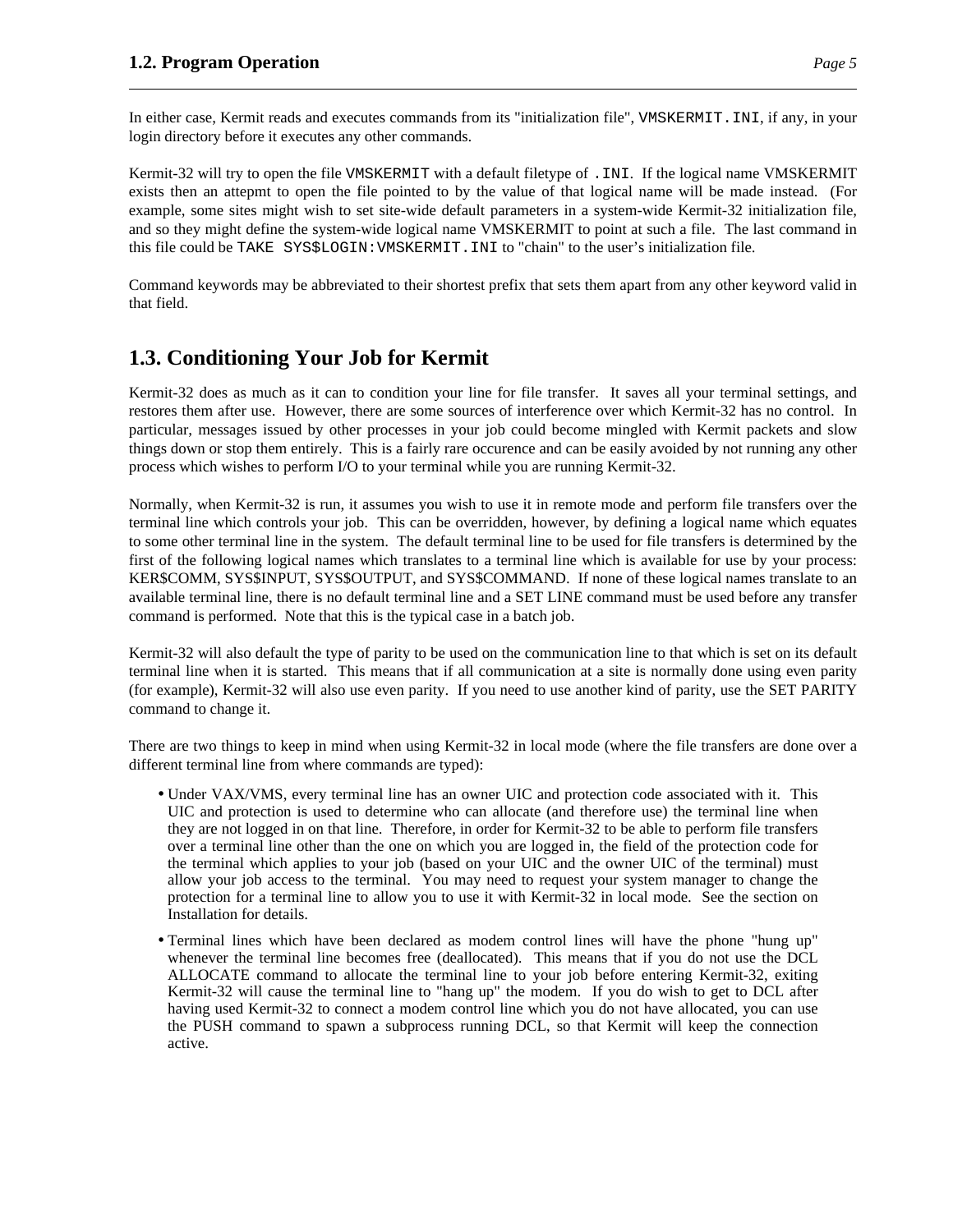# **1.4. Kermit-32 Commands**

Kermit-32 has the following commands:

| @ synonym for "take".                                     |
|-----------------------------------------------------------|
| BYE to remote server.                                     |
| CONNECT as terminal to remote system.                     |
| EXIT from Kermit-32.                                      |
| FINISH Shut down remote server.                           |
| GET remote files from server.                             |
| HELP with Kermit-32.                                      |
| LOCAL prefix for local file management commands.          |
| LOG remote terminal session.                              |
| LOGOUT remote server.                                     |
| PUSH to DCL command level.                                |
| QUIT from Kermit-32.                                      |
| RECEIVE files from remote Kermit.                         |
| REMOTE prefix for remote file management commands.        |
| SEND files to remote Kermit.                              |
| SERVER mode of remote operation.                          |
| SET various parameters.                                   |
| SHOW various parameters.                                  |
| STATUS about most recent file transfer.                   |
| TRANSMIT Transmit (upload) a file with no error checking. |
| TAKE Kermit-32 commands from a file.                      |
|                                                           |

### **1.4.1. Commands for File Transfer**

Kermit-32 provides the standard SEND, RECEIVE, and GET commands for transferring files using the Kermit protocol.

# **The SEND Command**

Syntax: SEND *filespec*

The SEND command causes a file or file group to be sent from the VAX to the other system. If *filespec* contains wildcard characters then all matching files will be sent, in alphabetical order (according to the ASCII collating sequence) by name. If *filespec* does not contain any wildcard characters, then the single file specified by *filespec* will be sent.

Only the most recent generation of a file is sent unless the file specification includes specific or wild generation numbers.

Files will be sent with at least their VAX/VMS file name and type (for instance FOO.BAR). If a SET FILE NAMING FULL command has been given, Kermit-32 will also send the device name, directory name and version number (for instance USER\$DISK:[JOE]FOO.BAR;25). If a SET FILE NAMING UNTRANSLATED command has been given, Kermit-32 will send the file name, type and version number (for instance FOO.BAR; 25). If a SET FILE NAMING NORMAL\_FORM command has been given (this is the initial default), Kermit-32 will only send the file name and type.

Each file will be sent according to the record type and attributes recorded in its file descriptor. Kermit-32 attempts to translate all text file record formats (including those with FORTRAN or print carriage control) to a format usable on any system. Note that there is no need to set the FILE TYPE parameter for sending files, since Kermit-32 always uses the information from the file descriptor to determine how to send the file.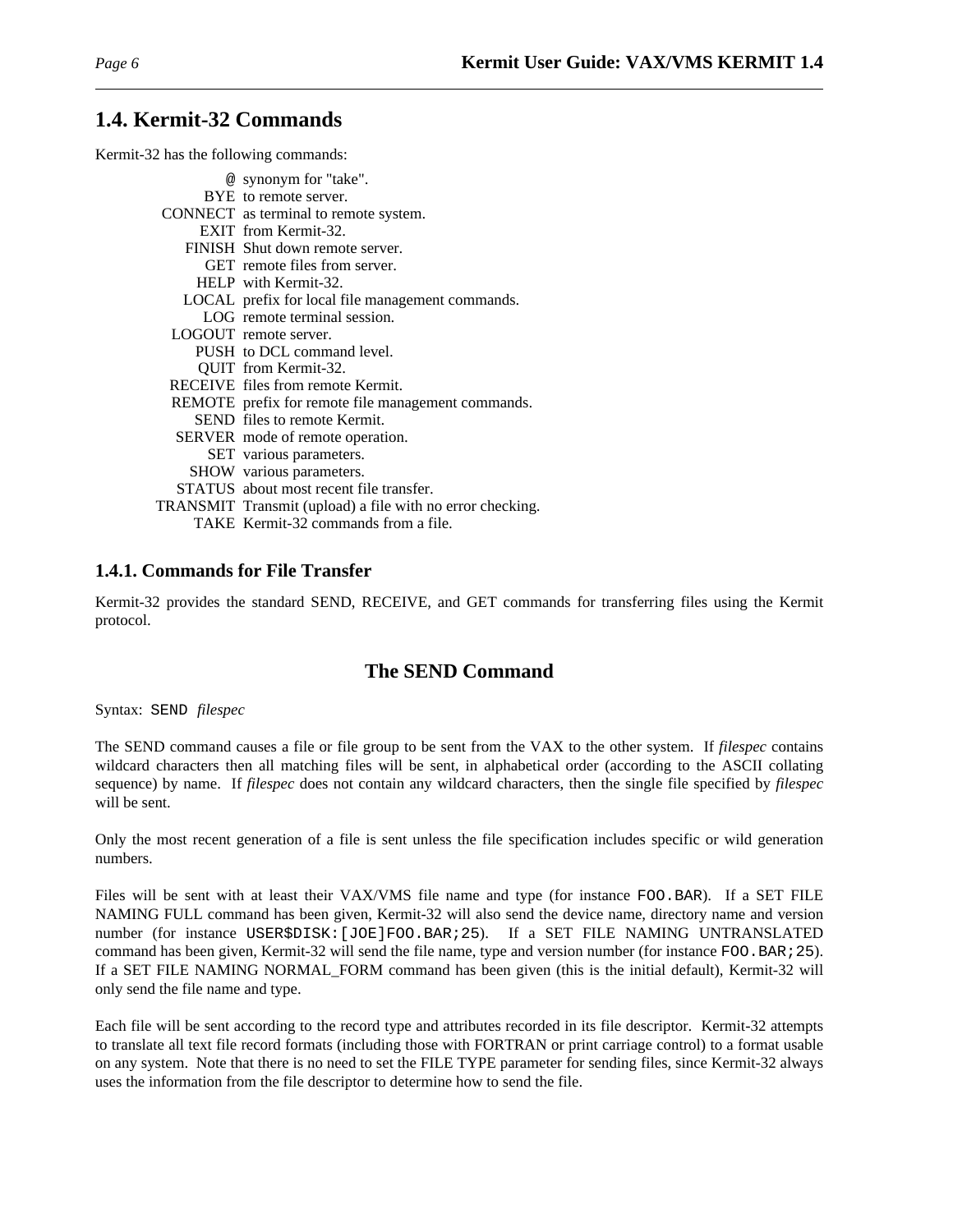If communication line parity is being used (see SET PARITY), Kermit-32 will request that the other Kermit accept a special kind of prefix notation for files that contain 8-bit data. This is an optional Kermit protocol feature, supported by most modern Kermit programs. If the other Kermit does not agree to use this feature, binary files cannot be sent correctly. This includes executable programs (like .EXE files, CP/M .COM files), relocatable object modules (.OBJ files), as well as any text file containing characters with the eighth bit on.

Kermit-32 will also ask the other Kermit whether it can handle a special prefix encoding for repeated characters. If it can, then files with long strings of repeated characters will be transmitted very efficiently. Columnar data, highly indented text, and binary files are the major beneficiaries of this technique.

If you're running Kermit-32 in local mode, for instance dialing out from a VAX to another system using an autodialer, you should have already run Kermit on the remote system and issued either a RECEIVE or a SERVER command. Once you give Kermit-32 the SEND command, the name of each file will be displayed on your screen as the transfer begins. If the file is successfully transferred, you will see "[OK]", otherwise there will be an error message.

During local operation, you can type Control-A at any point during the transfer to get a brief status report. You may also type Control-X or Control-Z to interrupt the current file or file group.

# **The RECEIVE Command**

Syntax: RECEIVE [*filespec*]

The RECEIVE command tells Kermit-32 to receive a file or file group from the other system. If only one file is being received, you may include the optional *filespec* as the name to store the incoming file under; otherwise, the name is taken from the incoming file header. If the name in the header is not a legal VAX/VMS file name, Kermit-32 will normally replace the illegal characters with "X" (see SET FILE NAMING NORMAL\_FORM).

If an incoming file has the same name as an existing file, Kermit-32 just creates a new version of the same name and type, for instance FOO.BAR; 3, FOO.BAR; 4.

Incoming files are stored with the prevailing file type, ASCII by default, which is appropriate for text files. If you are asking Kermit-32 to receive binary files from a microcomputer or other 8-bit system, you must first type SET FILE TYPE BINARY. Otherwise, an error may occur when receiving the file, or carriage return / linefeed sequences will be added to the file, making it useless when sent back to the system of origin.

If parity is being used on the communications line, then 8th-bit prefixing will be requested. If the other side cannot do this, binary files cannot be transferred correctly. If parity is being added externally to Kermit and VMS (for example by some kind of communication device, or a public data network like Telenet) then you must inform Kermit-32 about it using the SET PARITY command, or else Kermit-32 will not know that it has to do 8th-bit prefixing, and the file transfer will fail.

If an incoming file does not arrive in its entirety, Kermit-32 will normally discard it; it will not appear in your directory. You may change this behavior by using the command SET INCOMPLETE KEEP, which will cause as much of the file as arrived to be saved in your directory.

If you are running Kermit-32 in local mode, you should already have issued a SEND command to the remote Kermit, and then escaped back to Kermit-32. As files arrive, their names will be displayed on your screen. You can type Control-A during the transfer for a brief status report.

If a file arrives that you don't really want, you can attempt to cancel it by typing Control-X; this sends a cancellation request to the remote Kermit. If the remote Kermit understands this request (not all implementations of Kermit support this feature), it will comply; otherwise it will continue to send. If a file group is being sent, you can request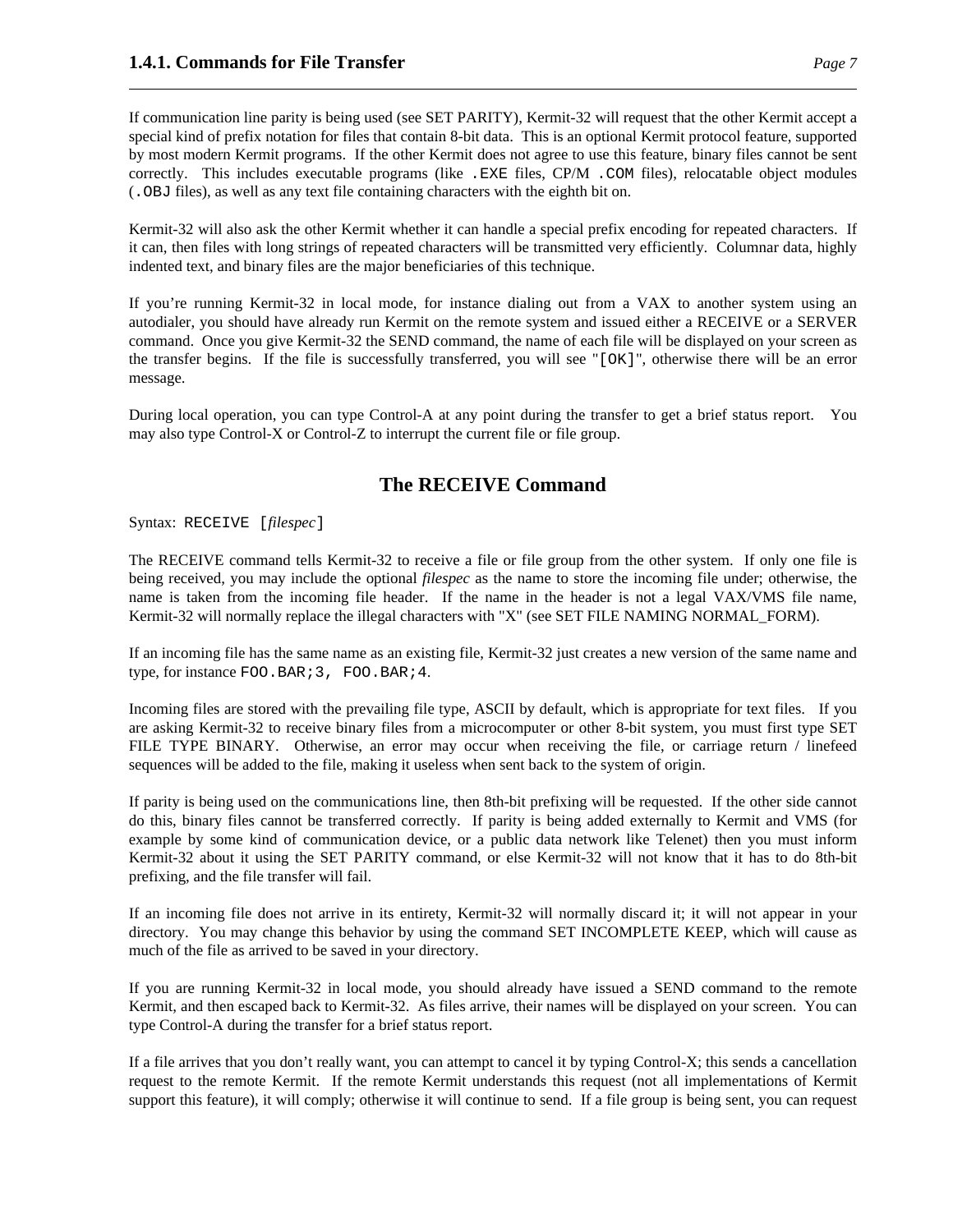the entire group be cancelled by typing Control-Z.

# **The GET Command**

Syntax: GET [*remote-filespec*]

The GET command requests a remote Kermit server to send the file or file group specified by *remote-filespec*. This command can be used only when Kermit-32 is in local mode, with a Kermit server on the other end of the line specified by SET LINE. This means that you must have CONNECTed to the other system, logged in, run Kermit there, issued the SERVER command, and escaped back to the VAX.

The remote filespec is any string that can be a legal file specification for the remote system; it is not parsed or validated locally. Any leading spaces before the remote filespec are stripped, and lower case characters are raised to upper case.

As files arrive, their names will be displayed on your screen. As in the RECEIVE command, you may type Control-A to get a brief status report, Ctrl-X to request that the current incoming file be cancelled, Ctrl-Z to request that the entire incoming batch be cancelled.

If the remote Kermit is not capable of server functions, then you will probably get an error message back from it like "Illegal packet type". In this case, you must connect to the other Kermit, give a SEND command, escape back, and give a RECEIVE command.

# **The STATUS Command**

Give statistics about the most recent file transfer.

# **The PUSH Command**

Syntax: PUSH

Spawn a DCL subprocess, to which you may issue any DCL commands. Type LOGOUT to return to Kermit-32.

# **The TAKE Command**

Syntax: TAKE *file-spec* [ /DISPLAY ]

Where 'file-spec' is any normal VAX/VMS file specification. If file-spec does not specify a file-type Kermit-32 will supply a default of . COM. The /DISPLAY option causes the commands read from the file to be displayed on the user's terminal.

The TAKE command tells Kermit-32 to execute commands from the specified file. You may also use the VMS notation "@" instead of TAKE to specify a command file.

If it exists, the file VMSKERMIT.INI (or, if the logical name VMSKERMIT is defined, whatever file it points to) is automatically taken upon program startup.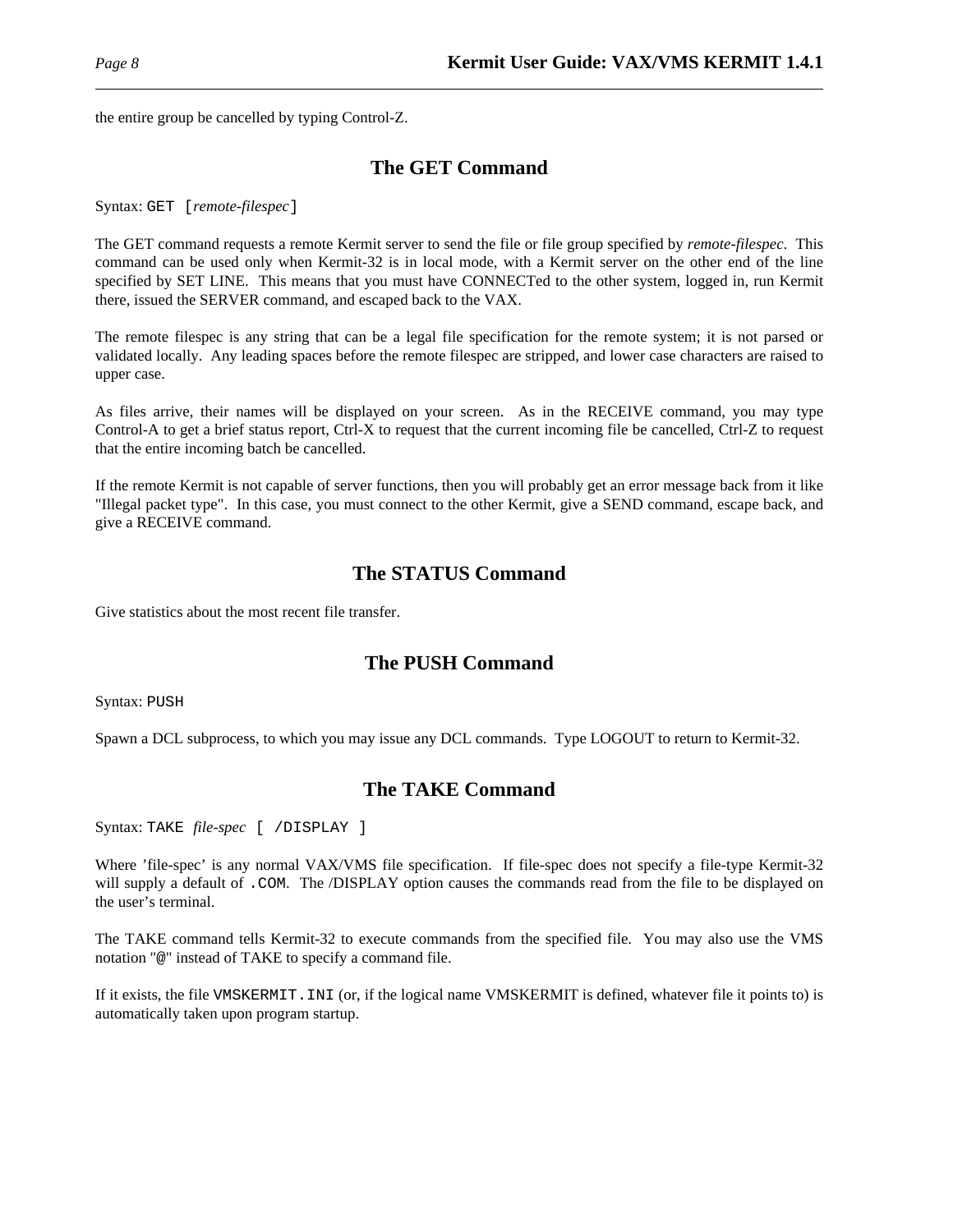# **The SERVER Command**

The SERVER command puts a remote Kermit-32 in "server mode", so that it receives all further commands in packets from the local Kermit. The Kermit-32 server is capable (as of this writing) of executing the following remote server commands: SEND, GET, FINISH, BYE, REMOTE DIRECTORY, REMOTE CWD, REMOTE SPACE, REMOTE DELETE, REMOTE TYPE, REMOTE HELP, REMOTE COPY, REMOTE RENAME, REMOTE SEND MESSAGE, REMOTE WHO, and REMOTE HOST.

Any nonstandard parameters should be selected with SET commands before putting Kermit-32 into server mode, in particular the file type. The Kermit-32 server can send all files in the correct manner automatically. However, if you need to ask Kermit-32 to receive binary files you must issue the SET FILE TYPE BINARY command before putting it into server mode, and then you must only send binary files. You cannot send a mixture of text files and 8-bit binary files to a Kermit-32 server unless the files are not for use on the VAX.

# **Commands for Servers**

When running in local mode, Kermit-32 allows you to give a wide range of commands to a remote Kermit server, with no guarantee the that the remote server can process them, since they are all optional features of the protocol. Commands for servers include the standard SEND, GET, BYE, LOGOUT and FINISH commands, as well as the REMOTE command.

Syntax: REMOTE *command*

Send the specified command to the remote server. If the server does not understand the command (all of these commands are optional features of the Kermit protocol), it will reply with a message like "Unknown Kermit server command". If does understand, it will send the results back, and they will be displayed on the screen. The REMOTE commands are:

- COPY *filespec* Copy file. The server is asked to make a copy of the specified file. Kermit-32 will prompt for the new file name on a separate line. Both filespecs must be in the correct format for the remote system. Kermit-32 does not parse or validate the file specifications. Any leading spaces will be stripped and lower case characters converted to upper case. Note that this command simply provides for copying a file within the server's system - it does not cause a file to be transferred.
- CWD [*directory*] Change Working Directory. If no directory name is provided, the server will change to the default or home directory. Otherwise, you will be prompted for a password, and the server will attempt to change to the specified directory. The password is entered on a separate line, and does not echo as you type it. If access is not granted, the server will provide a message to that effect. Note that while not all server Kermits require (or accept) a password to change the working directory, Kermit-32 will always ask for one when a directory name is provided.
- DELETE *filespec* Delete the specified file or files. The names of the files that are deleted will appear on your screen.
- DIRECTORY [*filespec*]

The names of the files that match the given file specification will be displayed on your screen, perhaps along with size and date information for each file. If no file specification is given, all files from the current directory will be listed.

DISK\_USAGE [*directory*]

Display information about disk usage in the given directory (or by the given user). If no directory is provided, disk usage information is provided for the current working directory (or user). This is the same as the REMOTE SPACE command.

EXIT Requests the server to leave Kermit, allowing the terminal to be used for normal commands.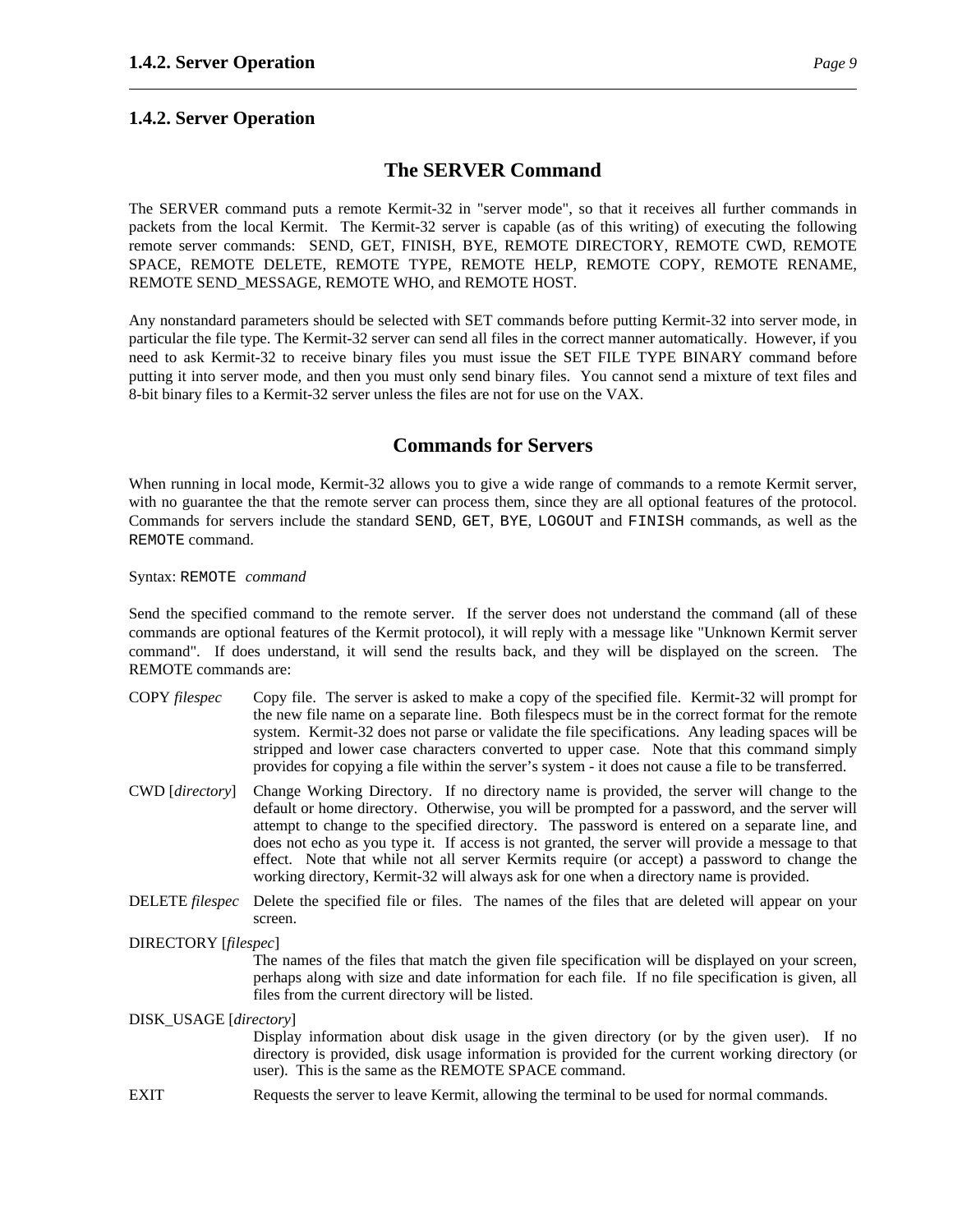| FINISH | Requests the server to return to the Kermit prompt, allowing statistics to be obtained about the |
|--------|--------------------------------------------------------------------------------------------------|
|        | transfers.                                                                                       |

- HELP [*topic*] Provide information about the given topic. If no topic is given, provide a list of the functions that are available from the server. Some servers may ignore the topic and always display the same information.
- HOST [*command*] Pass the given command to the server's host command processor, and display the resulting output on your screen.
- LOGIN *user-id* Supply information to the server Kermit to indicate what user-id, account and password are to be used. The server Kermit may use this to validate the user's access to the system as well as for billing purposes. It may also use this information to provide the user with access to files on its system.
- LOGOUT Request the server to exit Kermit and logout its job (or process). This command is identical to the LOGOUT command.
- RENAME *filespec* Change the name on the specified file (or files). Kermit-32 will prompt for the new file specification on the next line. Both file specifications must be valid for the server's system.

SEND\_MESSAGE *destination-address* Request the server to send a single line message to the specified destination address (which might be a user-id, terminal designator, or some other item, depending upon the server Kermit). Kermit-32 will prompt for the single line message on the next line.

- SPACE [*directory*] Display information about disk usage in the given directory (or by the given user). If no directory is provided, disk usage information is provided for the current working directory (or user). This is the same as the REMOTE DISK\_USAGE command.
- STATUS Display information about the status of the server.
- TYPE *filespec* Display the contents of the specified file on your screen.

WHO [*user-id*] Display information about the given user. If no user-id is given, display information about the currently active users. Kermit-32 will prompt for options for selecting what information to display and/or formatting parameters. The format of both the user-id and the options are dependent upon the server Kermit.

### **1.4.3. Commands for Local File Management**

Syntax: LOCAL [*command*]

Execute the specified command on the local system -- on the VAX/VMS system where Kermit-32 is running. These commands provide some local file management capability without having to leave the Kermit-32 program. These commands are very similar to the REMOTE commands in function and syntax. They are all executed locally, and are available when Kermit-32 is either local or remote. The arguments to these commands are the same as the arguments expected from the user Kermit when Kermit-32 is processing a command in server mode.

| COPY filespec          | Make a copy of the given file (or files). Kermit-32 will prompt for the new file specification.<br>The command is actually performed by using the DCL COPY command (COPY/LOG old-file<br>new-file), and any options which are valid on the DCL COPY command may be included.                                                                                                                                          |
|------------------------|-----------------------------------------------------------------------------------------------------------------------------------------------------------------------------------------------------------------------------------------------------------------------------------------------------------------------------------------------------------------------------------------------------------------------|
| CWD [directory]        | Change working directory, or, in VAX/VMS terminology, change the default device/directory.<br>This command takes the same arguments as the DCL SET DEFAULT command (i.e., a device<br>and directory, only a directory, or only a device). If no argument is given, the default device and<br>directory are reset to that in effect when Kermit-32 was run. The new default device and<br>directory will be typed out. |
| <b>DELETE</b> filespec | Delete the specified file or files. This command is performed by using the DCL DELETE<br>command (DELETE/LOG <i>filespec</i> ). Therefore, any options which are valid on the DCL<br>DELETE command may be included.                                                                                                                                                                                                  |
| DIRECTORY [filespec]   |                                                                                                                                                                                                                                                                                                                                                                                                                       |

Provide a directory listing of the specified files. This command is performed by using the DCL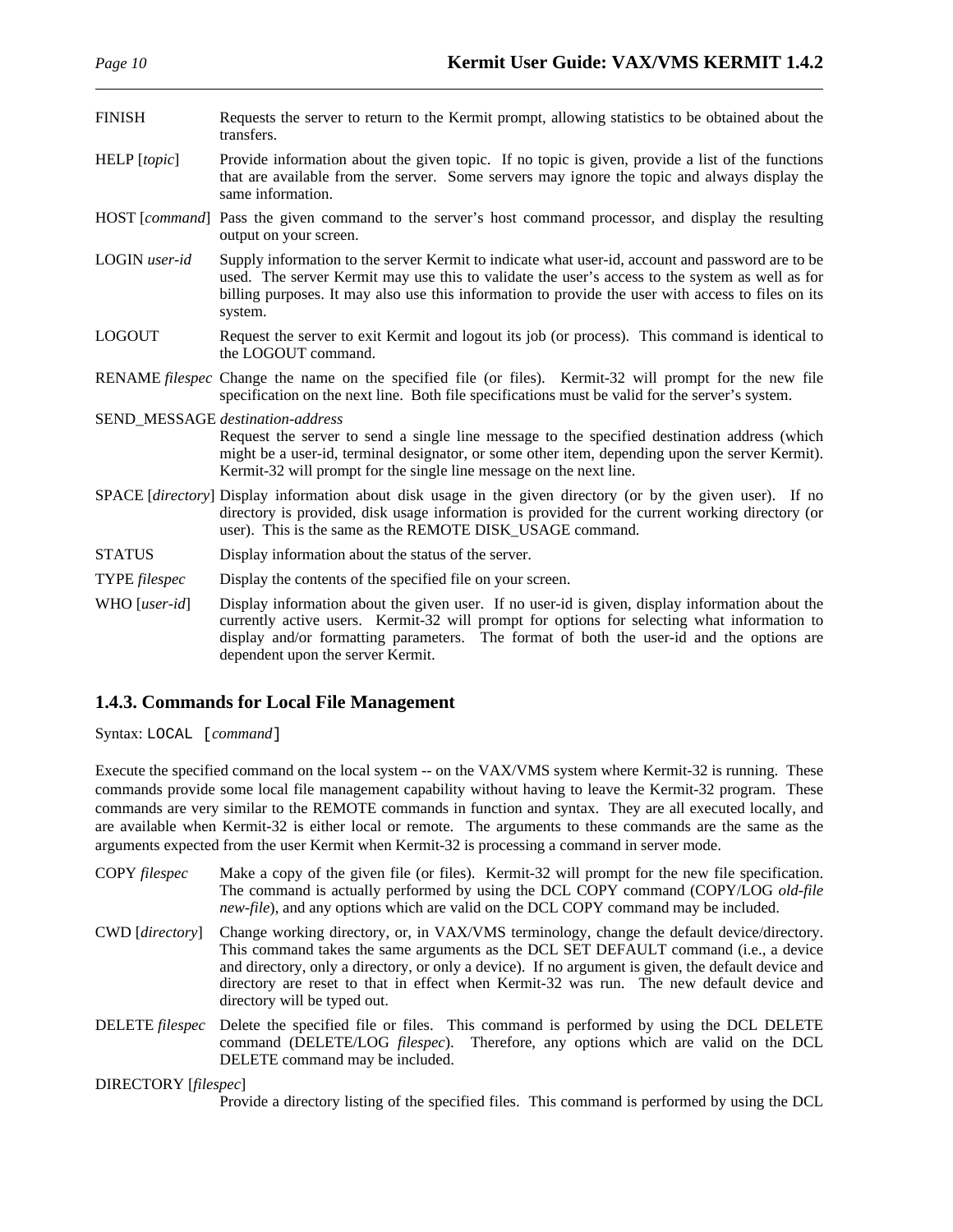DIRECTORY command (DIRECTORY *filespec*), so any options valid for the DCL DIREC-TORY command may be included.

DISK\_USAGE [*uic*] Display disk usage information for the given UIC. If no UIC is given, display disk usage information for the process UIC. This command is performed by using the DCL SHOW QUOTA command (SHOW QUOTA or SHOW QUOTA/USER=*uic*). HELP Display the help message describing the server commands which are available. HOST *DCL-command* Perform the given DCL command. The command should not perform any action which will require more input. Any output resulting from the command will be typed on the terminal. RENAME *filespec* Change the name of the specified file. Kermit-32 will prompt for the new name on the next line. This command is performed by using the DCL RENAME command (RENAME/LOG *old-file new-file*), so any options which are valid on the DCL RENAME command may be included. SEND\_MESSAGE *terminal-name* Send a single line message to the given terminal. Kermit-32 will prompt for the message on the next line. Since this command is performed using the DCL REPLY command REPLY/TERMINAL=terminal-name "message" OPER privileges are needed to perform it. TYPE *filespec* Display the contents of the specified file or files at your terminal. Each file will be preceded by its name in angle brackets.

### **1.4.4. The CONNECT Command**

Syntax: CONNECT [*terminal-name*]

Establish a terminal connection to the system connected to the terminal line specified here or in the most recent SET LINE command, using the currently set communication parameters (local-echo, parity, etc). Get back to Kermit-32 by typing the escape character followed by the letter C. The escape character is Control-Rightbracket (^]) by default. When you type the escape character, several single-character commands are possible:

- B Send a BREAK signal.
- C Close (but do not hang up) the connection and return to Kermit-32.
- Q If a session log is active, temporarily Quit logging.
- R Resume logging to the session log.
- S Show status of the connection.
- 0 Send a null character.
- ? List all the possible single-character arguments.
- ^] (or whatever you have set the escape character to be):

Typing the escape character twice sends one copy of it to the connected host.

You can use the SET ESCAPE command to define a different escape character, and SET PARITY, and SET LOCAL\_ECHO to change those communication-line-oriented parameters. Type the SHOW LINE command for information about your current communication settings.

Kermit-32 does not have any special autodialer interface. It assumes that the connection has already been made and the line assigned. If the line has an autodialer attached to it, then you can type commands to the autodialer after you CONNECT.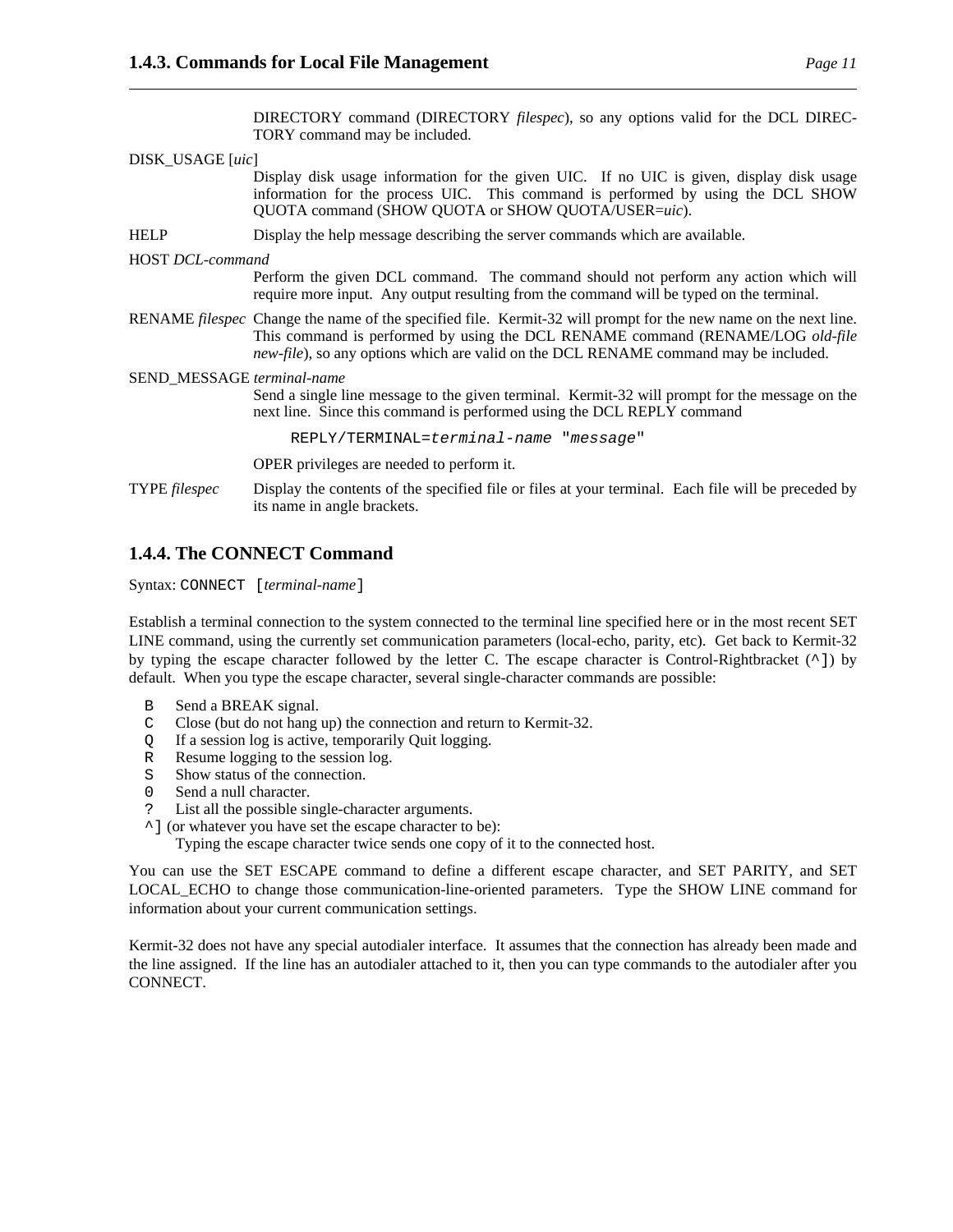### **1.4.5. The SET and SHOW Commands**

# **The SET Command**

Syntax: SET *parameter* [*option* [*value*]]

Establish or modify various parameters for file transfer or terminal connection. You can examine their values with the SHOW command. The following parameters may be SET:

| BLOCK_CHECK_Packet transmission error detection method           |
|------------------------------------------------------------------|
| DEBUGGING Record or display state transitions or packets         |
| DELAY How long to wait before starting to send                   |
| <b>ESCAPE</b> Character for terminal connection                  |
| FILE For setting file parameters like file type                  |
| HANDSHAKE For establishing half duplex line turnaround handshake |
| IBM_MODE For communicating with an IBM mainframe                 |
| INCOMPLETE_FILE What to do with an incomplete file               |
| LINE Terminal line to use for file transfer or CONNECT           |
| LOCAL_ECHO For terminal connection, ON or OFF                    |
| MESSAGE The type of typeout to be done during transfers          |
| PARITY Character parity to use                                   |
| PROMPT Change the program's command prompt                       |
| RECEIVE Various parameters for receiving files                   |
| REPEAT_QUOTE Character to use for repeat compression             |
| RETRY How many times to retry a packet before giving up          |
| SEND Various parameters for sending files                        |
| TRANSMIT Control TRANSMIT command echo and delay                 |

#### **SET DEBUGGING**

Syntax: SET DEBUGGING *options*

Record the packet traffic, either on your terminal or in a file. Some reasons for doing this would be to debug a version of Kermit that you are working on, to record a transaction in which an error occurred for evidence when reporting bugs, or simply to vary the display you get when running Kermit-32 in local mode. Options are:

ON Display each incoming and outgoing packet (lengthy).

OFF Don't display or record debugging information (this is the normal mode). If debugging was in effect, turn it off.

The debugging information is recorded in the file specified by the most recent LOG DEBUGGING command.

### **SET ESCAPE**

SET ESCAPE *octal-number*

Specify the control character you want to use to "escape" from remote connections back to Kermit-32. The default is 35 (Control-]). The number is the octal value, 1 to 37 (or 177), of the ASCII control character you want to use, for instance 2 is Control-B.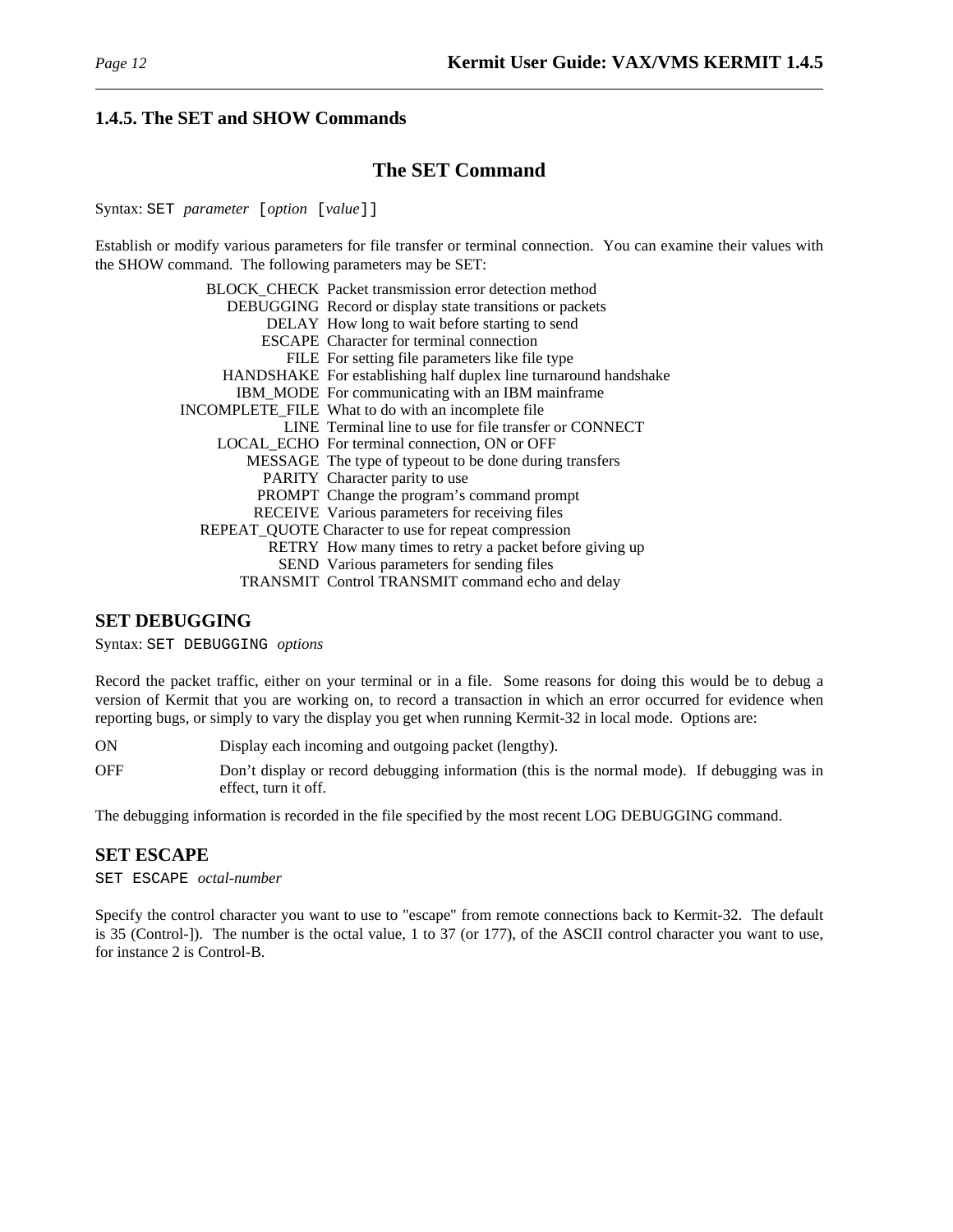#### **SET FILE**

Syntax: SET FILE *parameter keyword*

Establish file-related parameters:

#### BLOCKSIZE *number*

Specify the *record size* for incoming files when the file type is set to BINARY, FIXED, or BLOCK. Note that "blocksize" is a misnomer, but one which is commonly used in VMS. All VMS disk files have a true blocksize of 512 bytes. The Kermit "blocksize" (as well as the blocksize referred to in many VMS commands, like BACKUP, and help files) is really the record size.

#### TYPE *keyword*

How Kermit-32 should treat and store the file that is being sent to it, i.e. that Kermit-32 is *receiving*, and (in the case of FILE TYPE BLOCK only) how it is to read a file it is *sending* from disk. The choices are ASCII, BINARY, BLOCK, and FIXED. The BINARY, BLOCK, and FIXED types use a default record size (described below) which may be overriden, for received files only, with the SET FILE BLOCKSIZE command. Because the VMS file system is so complex, and because files created by different applications can have different characteristics, you might have to experiment with different values for the SET FILE TYPE and SET FILE BLOCKSIZE commands before you find the one that works right for you.

- ASCII This is the default file type. Incoming files are stored as standard VAX/VMS text files with variable length records and carriage return / line feed sequences implied between records (that is, with the CR carriage control record attribute). This is the format preferred by most utility programs under VAX/VMS. A fatal error occurs if any line is more than 4096 characters long. Note that incoming lines are only terminated by carriage return, line feed sequences. A carriage return that is not followed by a line feed or a line feed that is not preceded by a carriage return is not considered the end of a line, and is included within the body of a record.
- BINARY Store received files with variable length records and no record attributes. Records are written using the current "blocksize", The last record may be short, with its record size correctly indicated. The default "blocksize" for binary files is 510, so that a record together with its two-byte length field exactly fill a 512-byte VMS disk block. Any file which is just a stream of bytes can be stored as a BINARY file, and recovered intact later. This is the preferred file type for use in archiving non-VMS files. The longest possible record is 32765 plus two bytes for the RMS length field.
- BLOCK Store received files exactly as they come in, byte for byte, with no formatting or record length information. When sending files, send the file data literally, including record attributes (if any), and ignoring all RMS attributes. Using a file type of BLOCK has proven effective when transferring files between the same application on unlike systems, for example Lotus 1-2-3 spreadsheets between VMS and MS-DOS. When receiving a file in this mode, any unused portions of the last block are filled with zeros.
- FIXED Store the file as a fixed-length-record binary file. Any file received is stored as fixed length records with no record attributes, using the current "blocksize" (i.e. record length, 512 by default). Fixed-length 512-byte records is the format used for binary files such as VAX/VMS "EXE" files and RSX-11M/M+ "TSK" files. VMS BACKUP savesets are fixed-length-record files with a record-length ("blocksize") of 2048 or more. Since even the last record of the file is written with the whole record length (even if it is not filled), this format does not necessarily maintain the correct length of a file. It should normally only be used for fixed-length-record files coming from a VAX/VMS, PDP-11, or other system, when the fixed-length nature of the data must be preserved.

#### NAMING *keyword*

Determine the form of names to be sent with outgoing files and determine the translation performed on incoming file names. The choices are FULL, NORMAL\_FORM and UNTRANSLATED.

FULL Kermit-32 will send full file names (including device, directory, file name, file type and version number). When receiving a file, Kermit-32 will perform no translation of the file name (which must therefore be a legal VAX/VMS file specification).

NORMAL\_FORM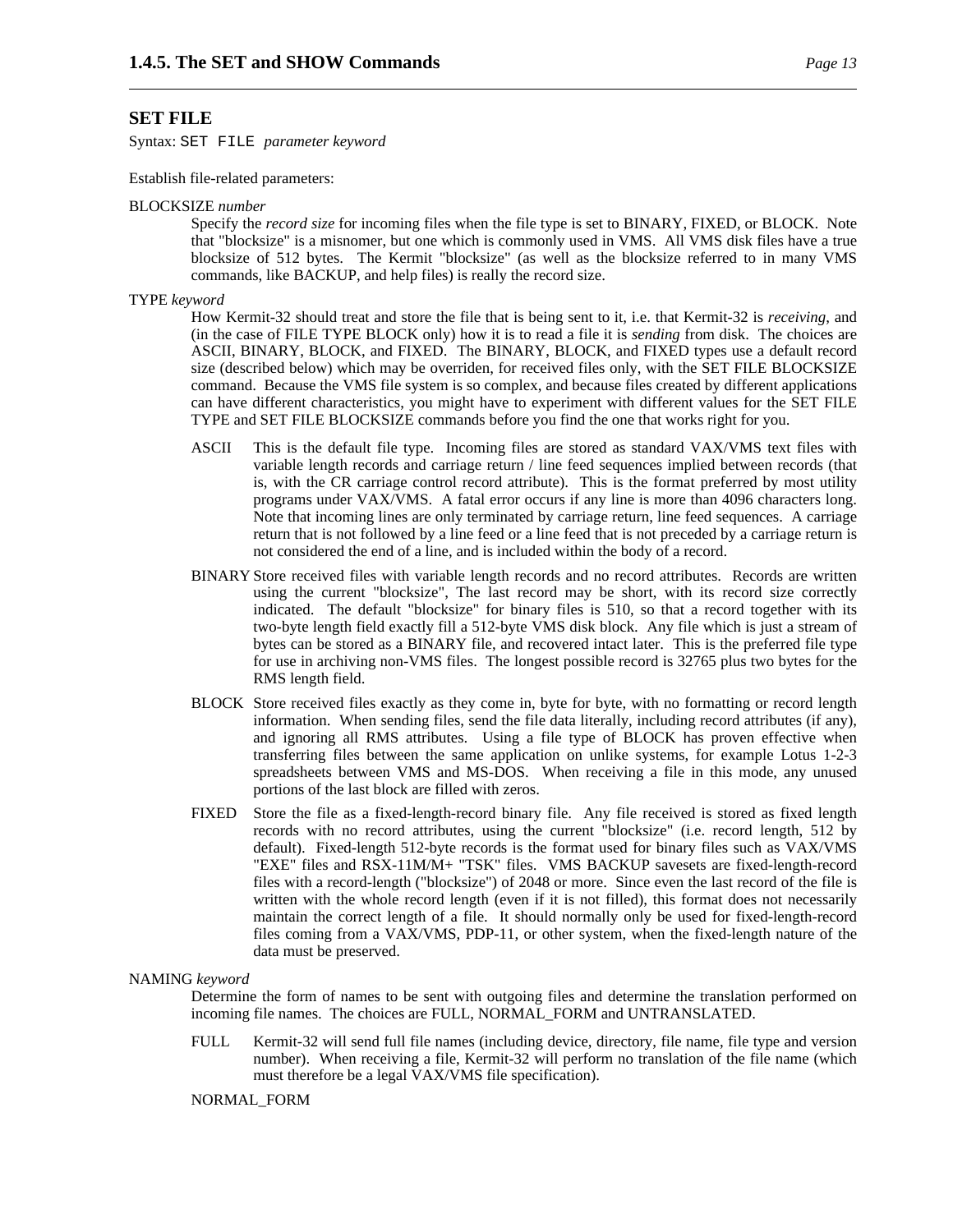Kermit-32 will send only the file name and file type. When receiving a file, Kermit-32 will convert the file specification received to contain only uppercase letters, digits, and at most one period. Any other characters will be translated to "X". There will be at most 39 characters before the period (if any), and at most 39 characters afterwards. This forces the file name to be a valid VAX/VMS file specification for VMS versions 4.0 and later. This is the default style of file naming.

UNTRANSLATED

Kermit-32 will send only the file name and file type. When receiving a file, Kermit-32 will not perform any conversions on the file specification, which therefore must be a legal VAX/VMS file specification. If you want to receive files with long names, use this option. To transfer files with VAX/VMS long names between two VMS 4.0-or-later systems, use this option on both sides.

#### **SET HANDSHAKE**

Syntax: SET HANDSHAKE *ooo*

Sets the half duplex line turnaround handshake character to the ASCII character whose octal value is *ooo*. Normally required for communication with half duplex systems like IBM mainframes in linemode.

### **SET IBM\_MODE**

Syntax: SET IBM\_MODE ON *or* OFF

For communicating with IBM mainframes over half-duplex linemode connections. When IBM\_MODE is set to ON, Kermit-32 will override the parity and local echo settings and use odd parity, local echo on, and also enable a handshake character of XON (control-Q, ASCII 021 octal). This feature allows Kermit-32 to exchange packets over half duplex connection with systems that wait for an XON before sending data.

The various features selected by this command can be overridden subsequently by SET PARITY, SET LOCAL\_ECHO, and SET HANDSHAKE commands.

#### **SET LINE**

Syntax: SET LINE [*terminal-name*]

Specify the terminal name to use for file transfer or CONNECT; the *terminal-name* can be up to 255 characters long. If you issue this command using other than your job's controlling terminal, you will be running Kermit-32 in *local mode*, and you must log in to the remote system and run Kermit on that side in order to transfer a file. If you don't issue this command, Kermit-32 determines whether it is to run locally or *remotely* based on the default terminal line found when Kermit-32 is started. Kermit-32 uses a list of logical names to determine which terminal should be the default terminal line. The first of these names which translates to a terminal which is available (i.e., not allocated by some other process) is used. The logical names Kermit-32 tries are KER\$COMM, SYS\$INPUT, SYS\$\$OUTPUT, and SYS\$COMMAND. If none of these translate to an available terminal, Kermit-32 is running *detached*, and a terminal must be specified by the SET LINE command before any actions can be performed. If a terminal is found, Kermit-32 is running locally if this is a terminal other than the one controlling the job (i.e., different from SYS\$COMMAND), otherwise Kermit-32 is running remotely. You can also select the line directly in the CONNECT command; the command:

CONNECT TTA0

is equivalent to:

SET LINE TTA0 CONNECT

If you type SET LINE with no argument, you will deassign any previous assigned line and revert to remote mode on your job's controlling terminal.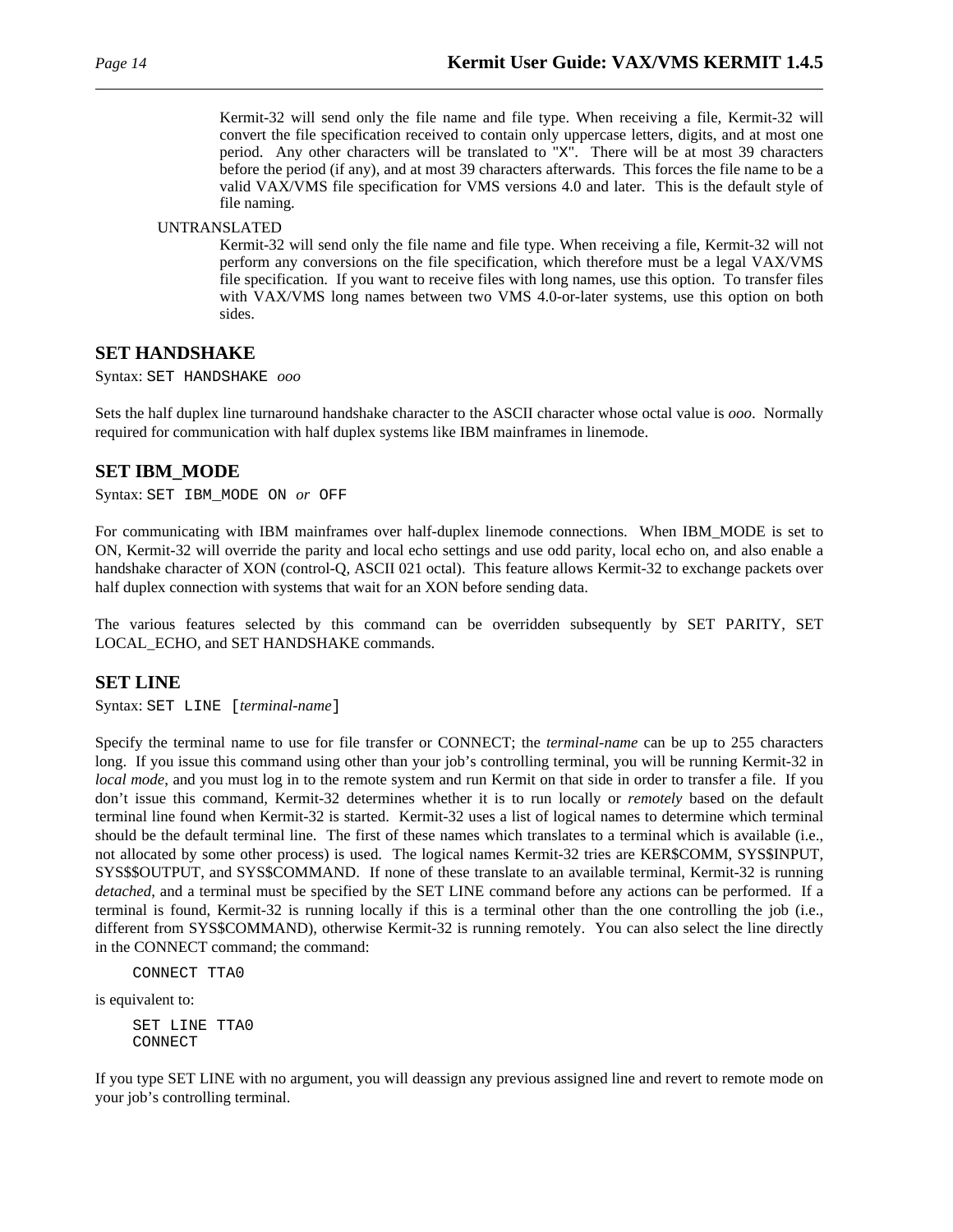# **SET SERVER\_TIMEOUT**

Syntax: SET SERVER\_TIMEOUT *number*

This specifies the number of seconds between timeouts during server command wait, 0 specifies that no timeouts should occur during server command wait. When a Kermit server times out, it sends a NAK packet. Some systems cannot clear piled-up NAKs from their input buffers; if you're using such a system to communicate with a Kermit-32 server, and you expect to be leaving the server idle for long periods of time, you should use this command to turn off server command-wait timeouts. This command is also useful when a server is connected to a modem that is waiting for a call to come in, in which case the server's NAKs could confuse the modem's autodialer.

# **SET TRANSMIT**

Syntax: SET TRANSMIT DELAY *integer*, SET TRANSMIT ECHO ON/OFF

It is possible to set a few parameters associated with the raw TRANSMIT command that vary both what the user sees on the screen as well as the speed of the transmit.

#### SET TRANSMIT DELAY

This parameter is the amount of time to delay after each carriage return is transmitted. Valid delay values range between 0 (the default) and 9 tenths of a second. The format of the command is: SET TRANSMIT DELAY *d* Where *d* is a single decimal digit representing tenths of a second.

Some remote hosts may not be able to receive the characters as fast as Kermit-32 can send them. The TRANSMIT DELAY can be used to slow up the transfer by adding a slight delay after each line is sent.

The transfer also runs slower if the transmit echo is on, and the remote system is echoing the characters as it receives them. If the transmit delay is set to 9 tenths of a second, the remote system is echoing characters, the transmit echo is on, and the remote system still cannot keep up, then the connection should be made at a slower baud rate.

Conversely, the file transfer speed can be increased by: setting the delay to 0 and the echo off, stopping the remote system from echoing the characters it receives, and connecting at higher baud rates.

#### SET TRANSMIT ECHO

This command controls what the user sees on the screen during the file transfer. The format of the command is SET TRANSMIT ECHO ON or OFF. By default, the transmit echo is left off and the user sees the number of each line after it has been transmitted. With transmit echo on, the user sees whatever the remote system would normally echo back to him while he is typing in a file. Note that turning the echo on typically slows the file transfer down.

# **The SHOW Command**

Syntax: SHOW [*option*]

The SHOW command displays various information:

ALL All parameters.

BLOCK\_CHECK\_TYPE

The block check type being requested.

#### COMMUNICATIONS

Parameters affecting the terminal line being used for communication.

- DEBUGGING Debugging mode in effect, if any.
- DELAY The number of seconds Kermit-32 will delay before starting a SEND or RECEIVE command when in remote mode.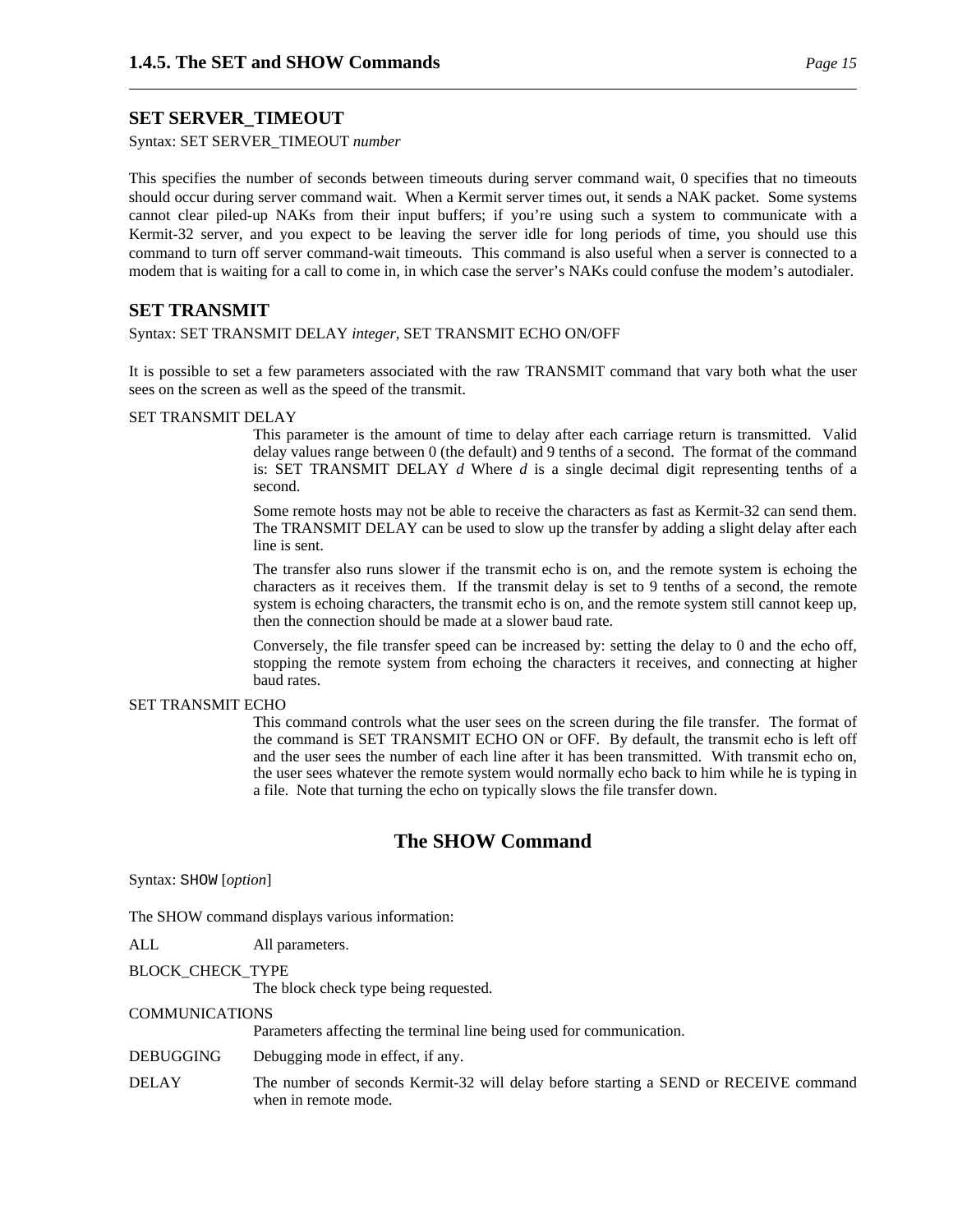| <b>ESCAPE</b>                                                                 | The current escape character for the CONNECT processing.            |
|-------------------------------------------------------------------------------|---------------------------------------------------------------------|
| <b>FILE PARAMETERS</b>                                                        | File blocksize, type, file naming, and incomplete file disposition. |
| INCOMPLETE FILE DISPOSITION<br>The action to take when a transfer is aborted. |                                                                     |
| <b>LINE</b>                                                                   | Terminal line in use.                                               |
| LOCAL_ECHO                                                                    | Whether characters should be echoed locally when CONNECTed.         |
| <b>PACKET</b>                                                                 | For incoming and outbound packets.                                  |
| <b>PARITY</b>                                                                 | The parity type in use.                                             |
| <b>RECEIVE</b>                                                                | For inbound packets.                                                |
| <b>RETRY</b>                                                                  | The number of retries to be done on bad packets.                    |
| <b>SEND</b>                                                                   | For outbound packets.                                               |
| <b>TRANSMIT</b>                                                               | Parameters for TRANSMIT command.                                    |
| <b>VERSION</b>                                                                | The program version number of Kermit-32.                            |

#### **1.4.6. Program Management Commands**

# **The HELP Command**

Syntax: HELP [*topic* {*subtopic*}]

Typing HELP alone prints a brief summary of Kermit-32 and its commands. You can also type

HELP command

for any Kermit-32 command, e.g. "help send" or "help set parity" to get more detailed information about a specific command. The HELP feature depends on the Kermit-32 help file being correctly installed on your system.

# **The EXIT and QUIT Commands**

Syntax: EXIT

Exit from Kermit-32. You can also exit from the Kermit-32 when it is waiting for a command by typing a control-Z. When Kermit-32 is running remotely, two control-Y's will abort the transfer, bringing Kermit-32 back to command mode. The two control-Y's must be typed together; if a timeout occurs between them the first is ignored. When Kermit-32 is running locally, two control-Y's will stop Kermit-32 and return you to DCL. You will be able to CONTINUE if you do not perform any command which runs a program. However, after continuing, control-A, control-X and control-Z will no longer be accepted as commands.

QUIT is a synonym for EXIT.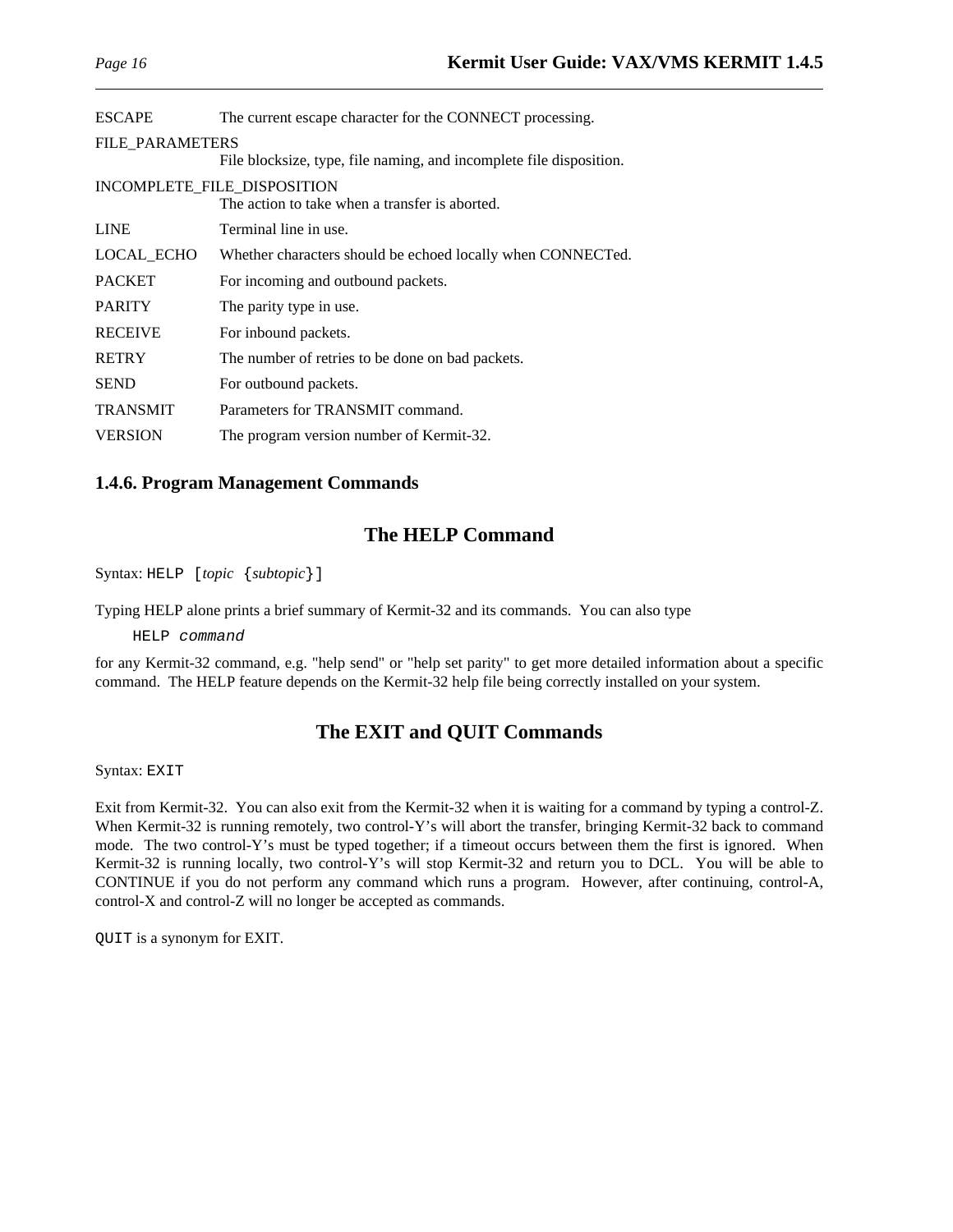# **The LOG Command**

Syntax: LOG [*option* [*filespec*]]

Log the specified option to the specified file:

- SESSION During CONNECT log all characters that appear on the screen to the specified file. During CONNECT, the session log can be temporarily turned off during the remote session by typing the escape character followed by Q (for Quit logging), and turned on again by typing the escape character followed by R (for Resume logging).
- TRANSACTIONS During file transfer, log the progress of each file. Transaction logging is recommended for long or unattended file transfers, so that you don't have to watch the screen. The log may be inspected after the transfer is complete to see what files were transferred and what errors may have occurred.
- DEBUGGING Log debugging info to the specified file. If no SET DEBUGGING command was previously issued, the file will be opened and no information written. If DEBUGGING is turned on (either via the SET DEBUGGING command or by typing control-D during a local transfer), the packet debugging information will be written to the file. Packet format is described in *Kermit, A File Transfer Protocol*, Frank da Cruz, Digital Press (1987).

Any log files are closed when you EXIT or QUIT from Kermit. You may explicitly close a log file and terminate logging by using the LOG command without a file specification.

# **The STATUS Command**

Syntax: STATUS

The current status of Kermit-32 will be displayed. This includes the number of characters that have been sent and received from the remote Kermit. Also included is an estimate of the effective baud rate of the transfer. This number is not intended to be exact, but only an indication of what range of throughput has been provided.

# **1.5. Raw Upload and Download**

# **The TRANSMIT Command**

Syntax: TRANSMIT *file-spec*

The TRANSMIT command allows you to upload files "raw" to systems that don't have a Kermit program available. Note that there is no error checking or packets involved in this method of file transfer.

This command does a raw transmit of an ASCII file, one character at a time, with carriage returns (no line-feeds) at the end of each line. It is used with Kermit-32 in local mode. The user must first prepare the remote host to receive the file by starting an edit session in input mode. Then the user can escape back to Kermit-32 and issue the TRANSMIT command. After the transmit is finished, the user then CONNECTs back to the remote host again and ends the edit session.

During a file transmit, the following control characters can be used to affect the transfer in progress:

| CTRL-C | Cancel the transmit                               |
|--------|---------------------------------------------------|
| CTRL-X | Cancel the file currently being transmitted       |
| CTRL-Z | Cancel the file group currently being transmitted |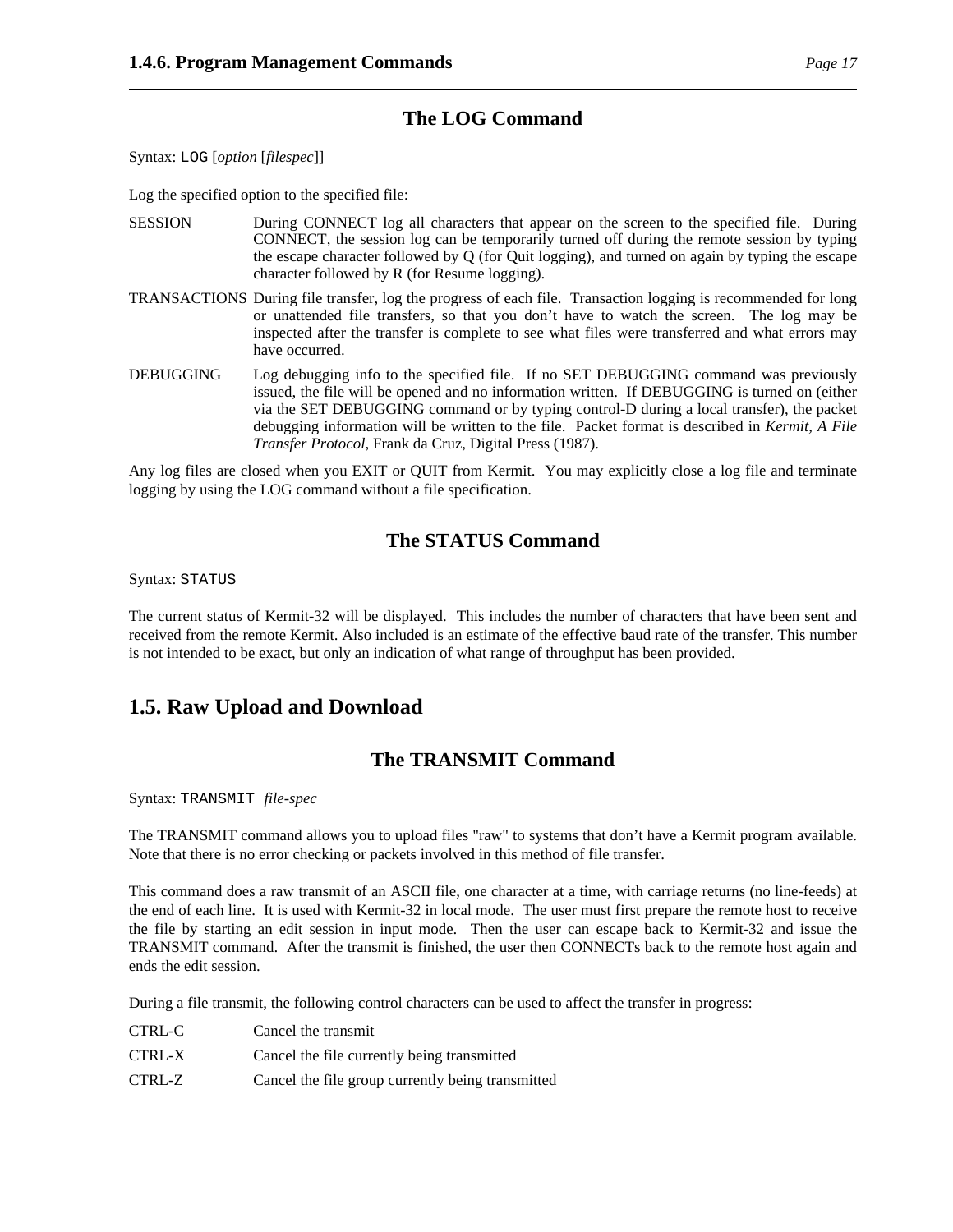See SET TRANSMIT for information about controlling echo and delays.

# **The LOG SESSION Command**

Syntax: LOG SESSION *file-spec*

"Raw Download" is the term commonly used to describe the capture of a remote file on the local system, without any kind of error detection or correction. This allows you to obtain files from remote systems that do not have Kermit, but with the risk of loss or corruption of data.

Kermit-32 provides raw downloading via the LOG SESSION command during CONNECT to a remote system. The session log is described above. To use session logging to capture a file:

- 1. Run Kermit on the VAX/VMS system.
- 2. SET LINE to the terminal line through which you will be connected to the remote system.
- 3. Perform any required SET commands to condition Kermit for communication with the remote system.
- 4. CONNECT to the remote system and log in.
- 5. Condition your job on the remote system not to pause at the end of a screenful of text, and give whatever commands may be necessary to achieve a "clean" terminal listing -- for instance, disable messages from the system or other users.
- 6. Type the appropriate command to have the desired file displayed at the terminal, *but do not type the terminating carriage return*. On most systems, the command would be "type", on Unix it's "cat".
- 7. Escape back to Kermit-32 and give the LOG SESSION command with the file specification where you wish to store the data.
- 8. CONNECT back to the remote system and type a carriage return. The file will be displayed on your screen and recorded in the session log file.
- 9. Escape back to Kermit-32 and give the LOG SESSION command without a file specification to close the session log file.

The file you specified will contain everything that was typed on your screen. You will probably find that some editing necessary to remove extraneous prompts, messages, padding characters, or terminal escape sequences, or to fill in lost or garbled characters.

Use the TRANSMIT command for raw uploading.

# **1.6. Installation of Kermit-32**

VMS Kermit-32 comes in 3 forms: Hex, Macro source, and Bliss source. Each can be used as the basis for installation.

Before beginning, make a special directory for VMS Kermit and read the files VMS\*.\* from the Kermit distribution tape into this directory. Columbia's 9-track Kermit tapes are written with blocksize 8192, which is 4 times larger than the default tape blocksize for VMS. You should mount these tapes on the VMS system with the following command:

```
MOUNT/BLOCK=8192/DENSITY=1600 MTA0: KERMIT
```
(or substitute some other tape drive name for MTA0:) Do not use the /FOREIGN switch. Once the tape is mounted,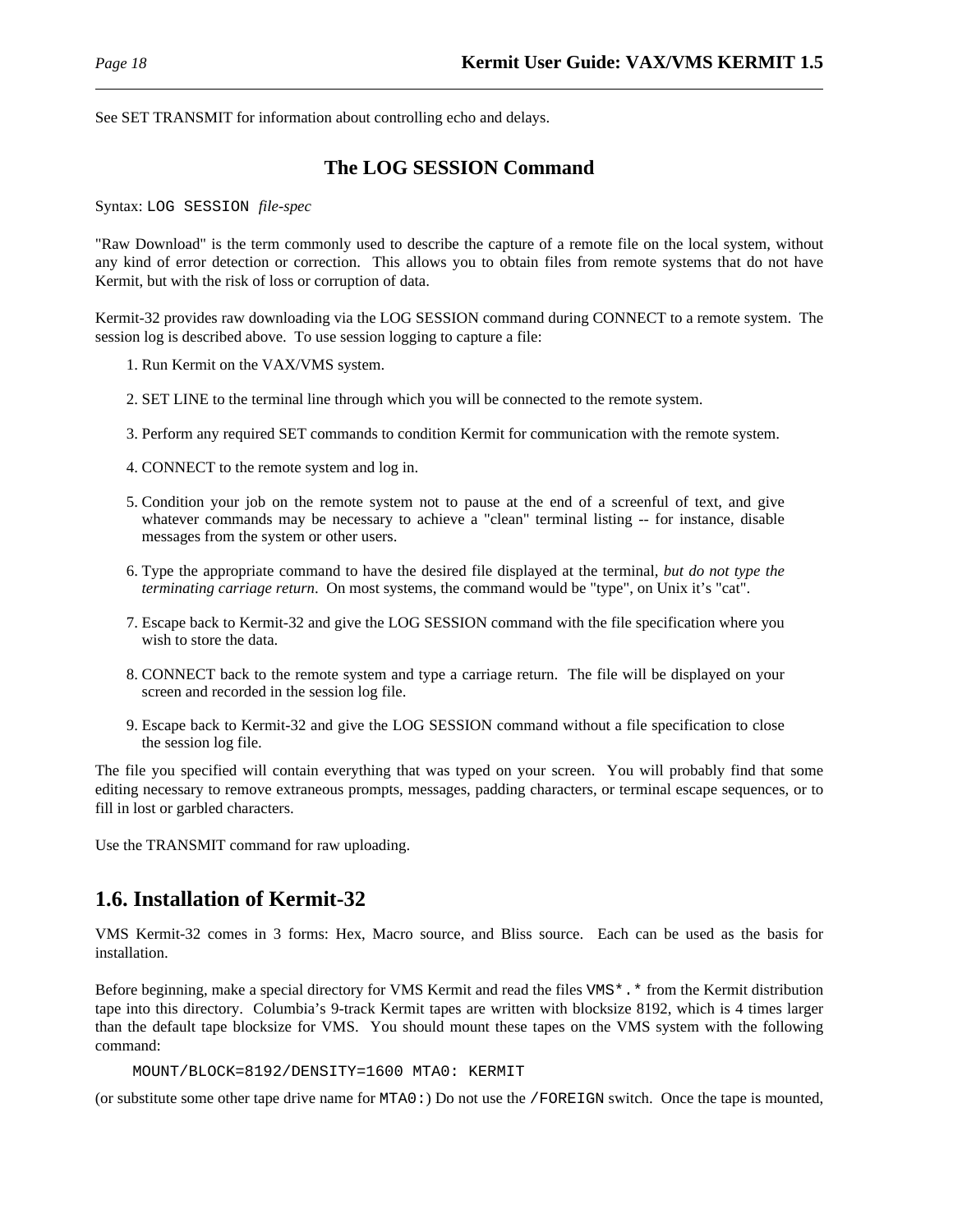you can use normal VMS COPY commands to copy the files from the tape. For instance, if you have defined your Kermit directory to have logical name KER:, you can use the following command to copy the VMS Kermit files into this directory:

\$ copy mta0:vms\*.\* ker:

You might also have received Kermit on a TK50 tape cartridge that contains a VMS BACKUP saveset, in which case do this to get the files off:

1. SET DEFAULT to the directory under which you want the various Kermit subdirectories created.

- 2. Physically mount the TK50 cartridge, and type "MOUNT \$TAPE1/FOREIGN".
- 3. Type "BACKUP/LOG \$TAPE1/SAVE [.\*]".

#### **Installation Procedure**

If you are running a pre-4.0 version of VMS, ignore the following material and skip ahead to the section **Kermit-32 for Old VMS Versions**.

At present, there is no VMSINSTAL "kit" for Kermit-32. However, there is a DCL procedure that will do most of the installation work for you. It is called VMSINS.COM. To run it, type:

\$ @vmsins

It will ask you the question "Rebuild from sources? (YES or NO)". If you reply NO, then the Kermit task image will be decoded from the the VMSMIT.HEX file into KERMIT.EXE. If you reply YES, you will be given the choice of building the program from the Macro-32 sources (which are generated by the Bliss compiler from the original Bliss source code) or from the Bliss itself. All sites can build from Macro, but only those sites with Bliss compilers can build from the Bliss.

After building the KERMIT.EXE file, the VMSINS procedure copies it into SYS\$SYSTEM, and then builds and installs the Kermit-32 help file in the system-wide help library (SYS\$HELP:HELPLIB.HLB) so that users can get help for Kermit by typing "help kermit" at the DCL prompt, and it will also build and install SYS\$HELP:KERMIT.HLP so that the HELP command will work from within Kermit.

### **HEX, Macro, or Bliss?**

The VMSMIT.HEX file is built from KERMIT.EXE under the oldest version of VMS that the developers have access to (for example VMS 4.5). If you are running that version of VMS or later, then you should reply NO to the "Rebuild from sources? (YES or NO)" question.

If you are running an older version of VMS than the one under which the Kermit that forms the basis of the hex file was linked, then you will not be able to run it on your VMS system, because of a runtime library conflict. In that case, you should reply YES to the question, and VMSINS will try to build the program from the Macro-32 assembly language source code using your system's MACRO command. This should build a working version of Kermit-32 on all VAX/VMS systems 4.0 or later.

The only reason for building from the Bliss source is if you have made changes to Kermit-32. It is recommended that you only work on the Bliss source, and not the Macro source. If you make changes to the macro source, there is no way to carry them forward to the Bliss code, which is the true source code for the program. If you do intend to make changes to the Bliss code, be sure to contact Columbia University's Kermit Distribution Center first to make sure you are working from the latest release and that nobody else has already done, or is working on, the same thing.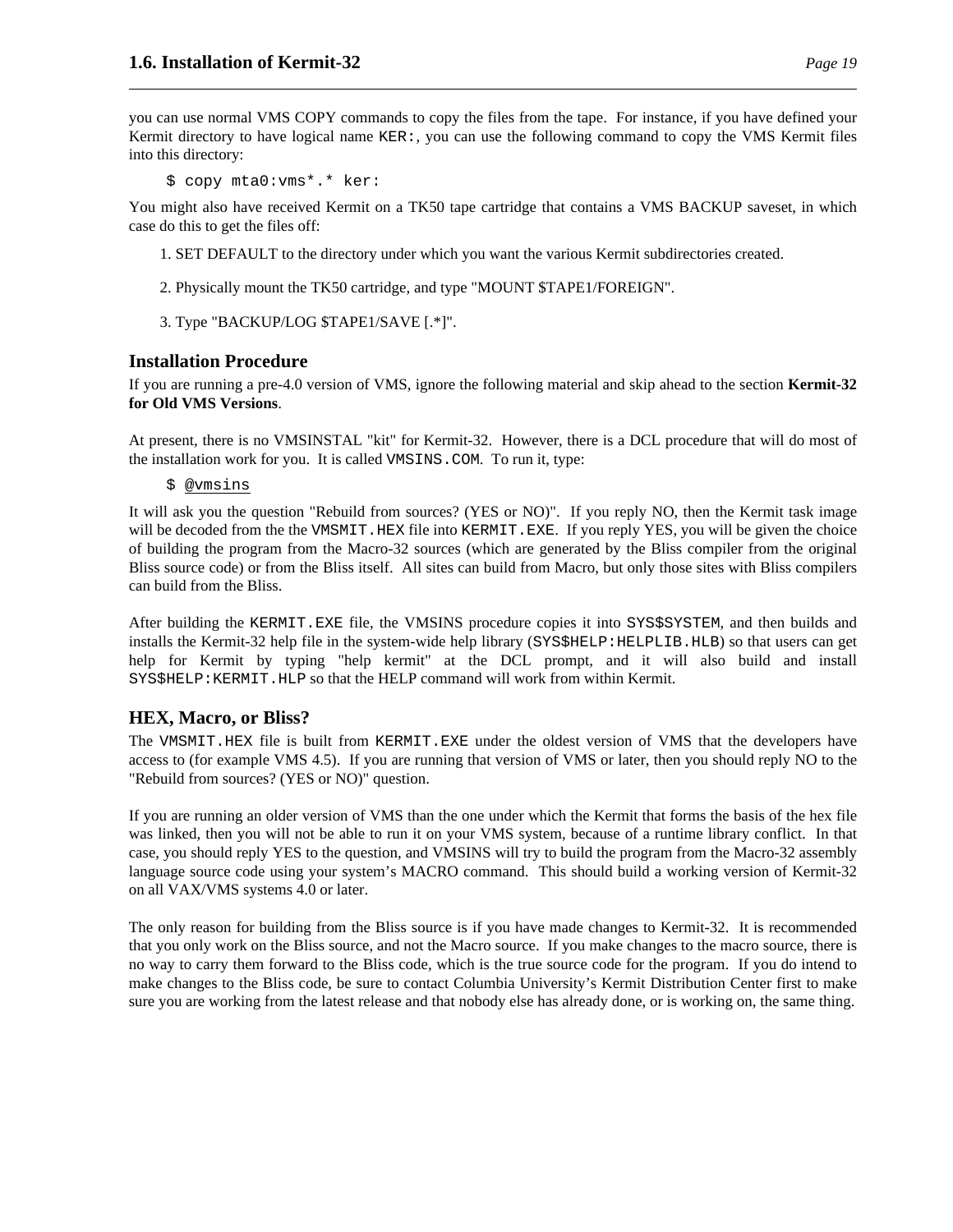### **Kermit-32 for Old VMS Versions**

If you are running a pre-4.0 version of VAX/VMS, then you will have to install a very old version (3.1) of Kermit-32, rather than the current version, until you upgrade your VMS version. To use version 3.1 of VMS Kermit:

- 1. Rename VMSMIT.HEX to VMSV33.HEX
- 2. Rename VMSV31.HEX to VMSMIT.HEX
- 3. Run the VMSINS procedure and reply NO to the "Rebuild from source" question.

Note that the help files which are installed apply to the current release, 3.3.126, rather than to version 3.3.

### **Defining a Kermit Command**

You should define a system-wide symbol for Kermit as a "foreign command", for example in your SYS\$MANAGER:SYLOGIN.COM (system-wide login command) file, like this:

KERMIT :== \$SYS\$SYSTEM:KERMIT.EXE

so that users can run Kermit just by typing its name.

#### **Files**

Kermit-32 is built from a number of BLISS-32 sources and one MACRO-32 source. In order to make it possible for sites without BLISS-32 to build, MACRO-32 sources generated by BLISS-32 are also included for all of the BLISS modules. The following files are distributed as part of Kermit-32:

| VMSTT.BLI  | Common BLISS source for the terminal text output support.                                                                                                                                                                                                                                                                                                                                                                                                  |  |
|------------|------------------------------------------------------------------------------------------------------------------------------------------------------------------------------------------------------------------------------------------------------------------------------------------------------------------------------------------------------------------------------------------------------------------------------------------------------------|--|
| VMSGLB.BLI | Common BLISS source for the global storage for VMSMSG.BLI.                                                                                                                                                                                                                                                                                                                                                                                                 |  |
| VMSMSG.BLI | Common BLISS source for the protocol handling module.                                                                                                                                                                                                                                                                                                                                                                                                      |  |
| VMSCOM.REQ | Common BLISS require file which defines various common parameters. This is required by<br>VMSMSG.BLI. This file must be renamed to KERCOM.REQ.                                                                                                                                                                                                                                                                                                             |  |
| VMSMIT.BWR | "Beware File" for Kermit-32 (read it!).                                                                                                                                                                                                                                                                                                                                                                                                                    |  |
| VMSMIT.BLI | BLISS-32 source for the command parser, and some basic support routines.                                                                                                                                                                                                                                                                                                                                                                                   |  |
| VMSFIL.BLI | BLISS-32 source for the file I/O.                                                                                                                                                                                                                                                                                                                                                                                                                          |  |
| VMSTRM.BLI | BLISS-32 source for the terminal processing. This handles the driving of the terminal line for<br>the transfers and the connect command processing.                                                                                                                                                                                                                                                                                                        |  |
| VMSSYS.BLI | System interface routines for the Kermit generic command processing.                                                                                                                                                                                                                                                                                                                                                                                       |  |
| VMSGEN.MAR | Macro-32 source file that contains the REMOTE command text that is given to VMS. Sites<br>desiring to change what DCL commands are used to process the various generic server<br>commands can make those changes in this source. This also contains the text of the help<br>message returned in response to the server generic help command.                                                                                                               |  |
| VMSERR.MSG | MESSAGE source for error messages used by VAX/VMS Kermit.                                                                                                                                                                                                                                                                                                                                                                                                  |  |
| VMSERR.REO | BLISS-32 require file which defines the error codes. This is REQUIREd by the BLISS-32<br>sources.                                                                                                                                                                                                                                                                                                                                                          |  |
| VMSMIT.MSS | SCRIBE source file for VMSMIT.DOC (this document).                                                                                                                                                                                                                                                                                                                                                                                                         |  |
| VMSMIT.RNH | RUNOFF source for the help files for VAX/VMS Kermit. When this is run through RUNOFF<br>with /VARIANT=SYSTEM, it produces a .HLP (VMSSYS.HLP) file suitable for inserting into<br>the system help library (SYS\$HELP:HELPLIB.HLB) to provide a KERMIT topic for the<br>system HELP command. When run through RUNOFF without the /VARIANT=SYSTEM, it<br>produces a .HLP file (VMSUSR.HLP) to be stored on SYS\$HELP: for use by the Kermit HELP<br>command. |  |
| VMSSYS.HLP | RUNOFF output file for system wide Kermit HELP.                                                                                                                                                                                                                                                                                                                                                                                                            |  |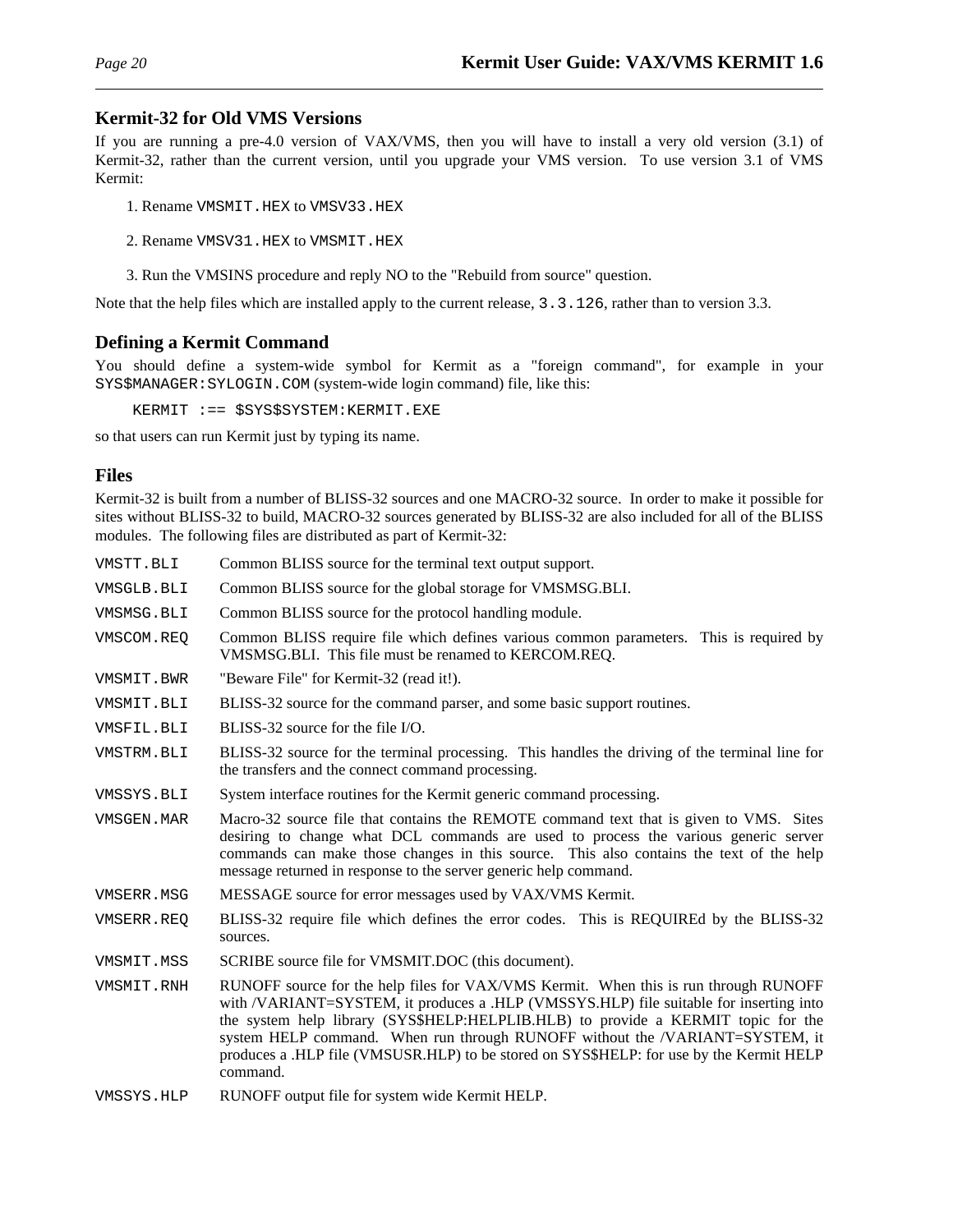- VMSUSR.HLP RUNOFF output file for Kermit's HELP command.
- VMSREN.COM Command file to rename VMS\*.\* to KER\*.\*.
- VMSINS.COM Command file to build and install VAX/VMS Kermit.
- VMSMIT.HEX A hexified version of .EXE file for VMS Kermit. This file can be dehexified using the supplied program. In the hexified form, the file should be transferable over any medium which handles normal text. This is the most reliable copy of the executable version of VMS Kermit.
- VMSHEX.MAR Source for the hexification program. This is the program which was used to produce VMSMIT.HEX. It can also be used to produce hexified version of any (or at least almost any) Files-11 file. The dehexification program should then be able to reproduce a copy of the original file with the file parameters correctly set. Note that the format used for the hexified files is basically Intel hex format. There are some additional records used to store the record format, etc. Also, the file name as typed to the prompt from VMSHEX is stored in the hexified version of the file for use by the dehexification program. By doing this, it is possible to store more than one binary file with a single hexified file.
- VMSDEH.MAR Source for the dehexification program.
- VMSV31.\* Version VMS Kermit, the last version that will run under release 3.x of VMS. Versions 3.2 and later require VMS release 4.0 or later.
- VMSV3x.MEM ocumentation on the changes between releases 3.1 and 3.1, and 3.2 and 3.3 of Kermit-32, and additional installation information.

# **OTHER INSTALLATION CONSIDERATIONS**

As distributed, Kermit-32 should work on any VAX/VMS system (version 4.0 and later). Customization is possible with or without a BLISS-32 compiler. Default parameter values may be changed by changing the appropriate LITERALs in the BLISS-32 source for VMSMSG, or the actual values which are stored in the routine MSG\_INIT in the MACRO-32 source for VMSMSG.

Sites can also easily change the commands which are used for processing the generic server functions (REMOTE commands when running as a server). The text which makes up these commands is in the file VMSGEN.MAR, along with the text of the REMOTE HELP message. This allows a site to make use of local programs for performing some of the commands (perhaps using FINGER to perform the WHO command, etc.).

If you want to allow your users to assign external terminal lines for connecting to remote systems from the VAX, e.g. by dialing out, you will have to configure those lines to allow the desired access. Otherwise, users will get a message like "No privilege for attempted operation" when they do a SET LINE command. Sample commands for terminal TXA0: might include:

```
$ SET PROTECTION=(W:R) TXA0:/DEVICE
```
or

```
$ SET PROTECTION=(W:RWLP)/DEVICE/OWNER=[1,4] TXA0:
```
or

\$ SET ACL/OBJECT=DEVICE/ACL=(IDENTIFIER=INTERACTIVE,OPTIONS=NONE,- ACCESS=READ+WRITE) TXA0:

Consult your VAX/VMS system manager's manual for the ramifications (especially on security) of each of these commands.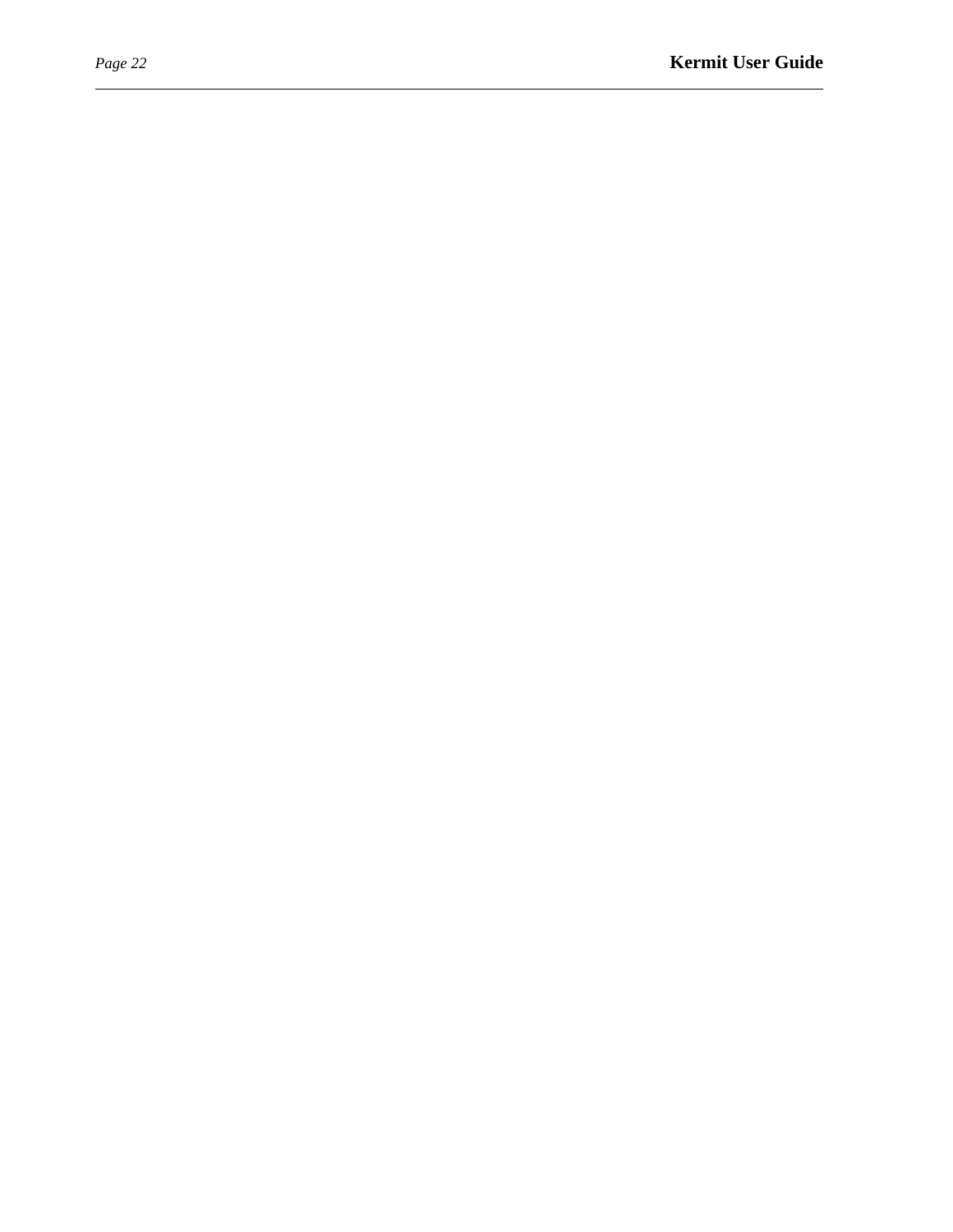# **Index**

Binary Files 6, 7 Cancelling a File Transfer 7 CONTINUE 16 Control-A 7 Control-C 16 Control-X 7 Control-Z 7 Debugging 12 DELETE 7 Eighth-Bit Prefix 6, 7 Escape Character for CONNECT 12  $EXIT$  16 File Type 13 Handshake 14 IBM 14 Incomplete File Disposition 7 Initial Filespec 6 Interference 5 Message Interference 5 Normal Form for File Names 6, 13 Parity 6, 7 QUIT 16 Raw Download 18 RECEIVE 7 Record too big 3 Repeated Character Compression 7 SEND 6 Server 9 SHOW 15 UNDELETE 7 VAX/VMS 1 Version 7 Wildcard 2